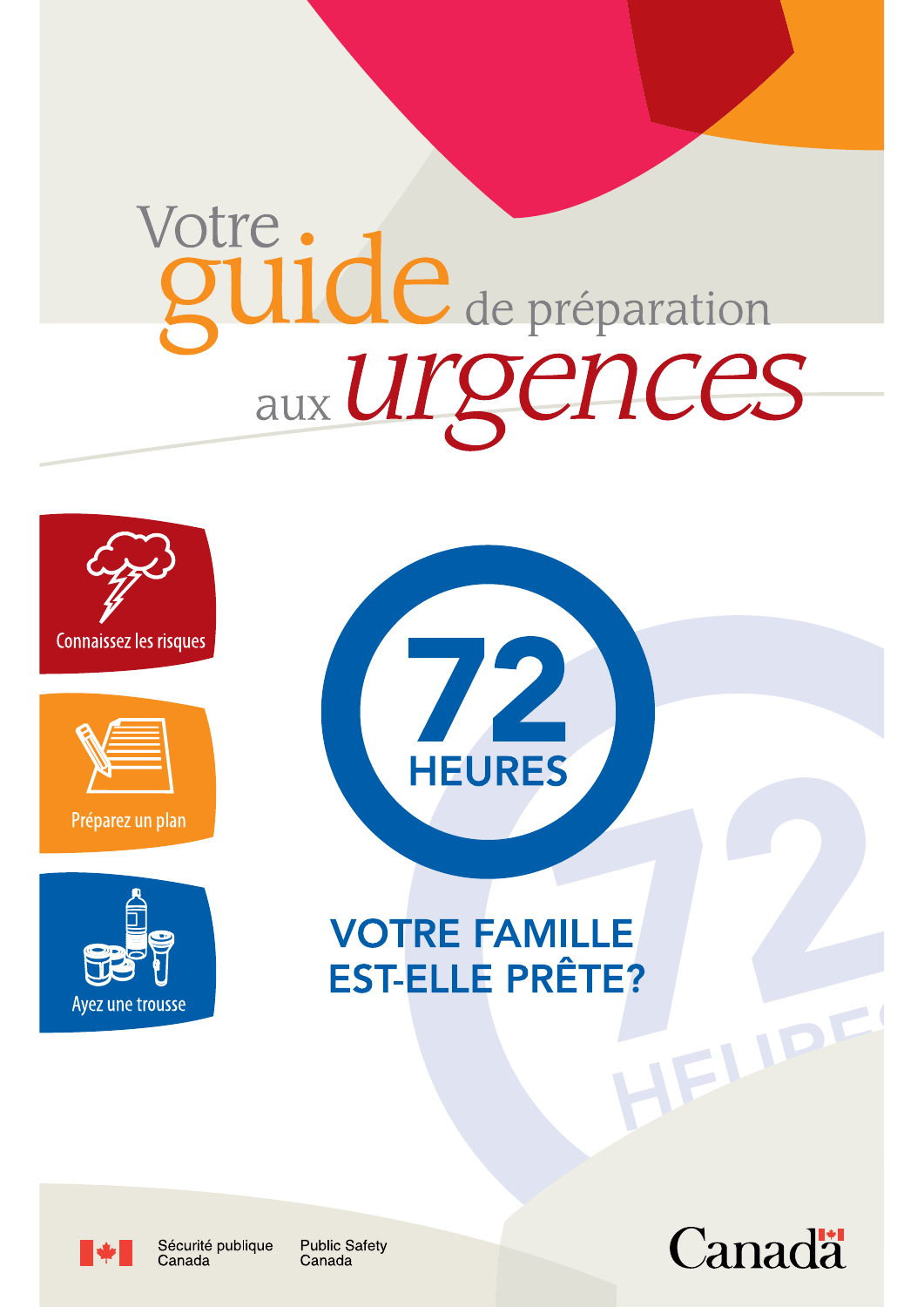# © Sa Majesté la Reine du Chef du Canada, 2012

No de cat: PS4-26/1-1-2012F-PDF ISBN: 978-1-100-98054-6

Imprimé au Canada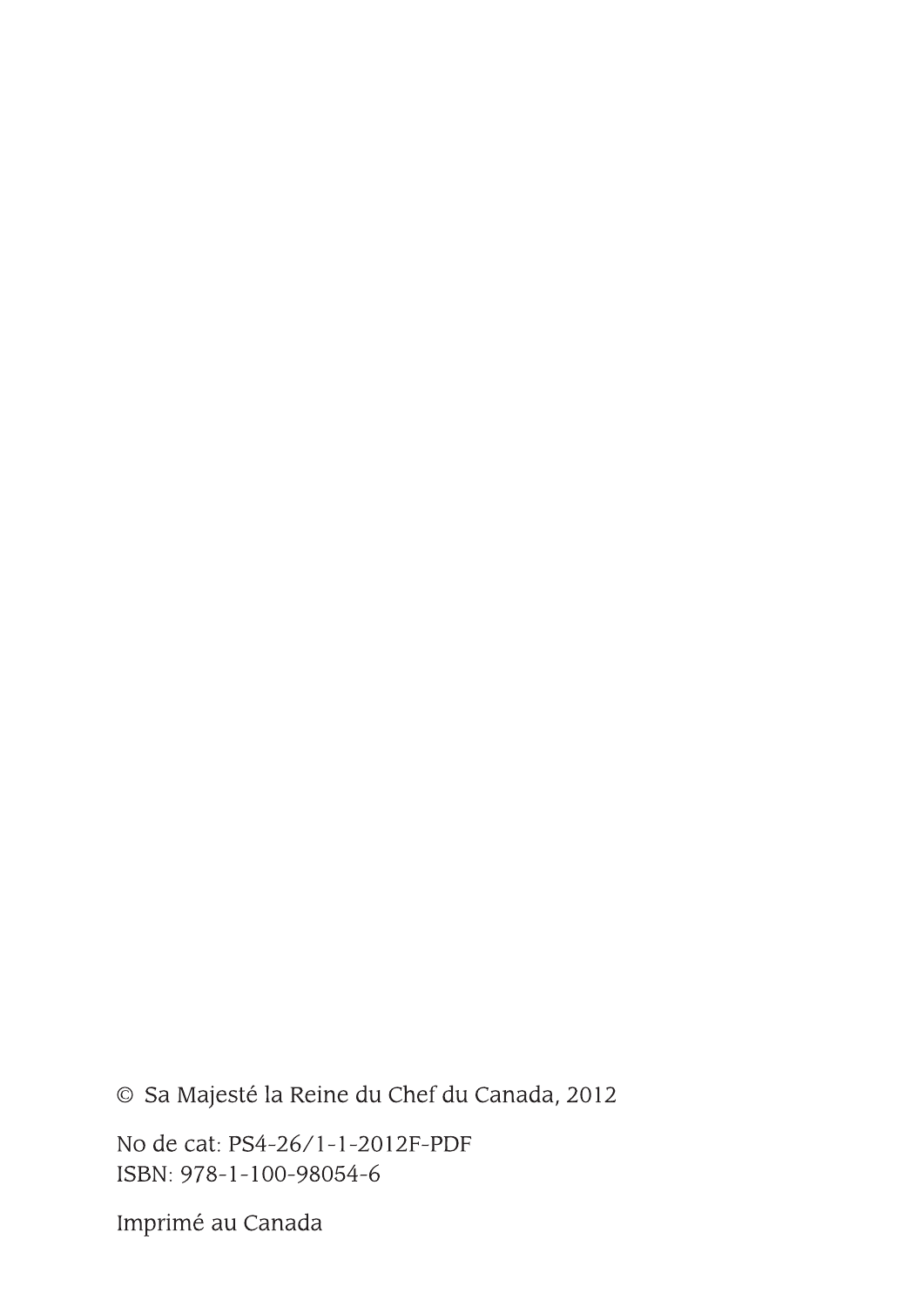# **72 HEURES VOTRE FAMILLE EST-ELLE PRÊTE?**

# **VOTRE GUIDE DE PRÉPARATION AUX URGENCES**

Advenant une catastrophe dans votre région, les équipes de secours pourraient mettre un certain temps avant de pouvoir vous prêter main-forte. Vous devriez être prêt, vous et votre famille, à faire face aux 72 premières heures d'une situation d'urgence.

Apprenez dès aujourd'hui comment il est rapide et facile de vous préparer à faire face à divers types d'urgences, peu importe le moment ou le lieu. Servez-vous du présent guide pour préparer votre propre plan d'urgence et utilisez les listes pour créer une trousse d'urgence pour les 72 premières heures. Les mesures de base présentées vous aideront à prendre soin de vous-même et de vos proches en cas d'urgence.

# **Nos partenaires**

La présente publication a été produite en collaboration avec :





Association canadienne des chefs de police des chefs de pompiers



CRO**I**X-ROUGE **CANADIENNE** 





Un don d'espoir pour la vie

La brochure est aussi disponible dans d'autres formats : CD audio, Braille, gros caractères et texte électronique. Pour commander, veuillez composer le numéro suivant :

1 800 O-Canada (1-800-622-6232)  $ATS: 1-800-926-9105$ 

Scannez ce code à l'aide de votre téléphone mobile pour visiter m. Preparez-vous.ca



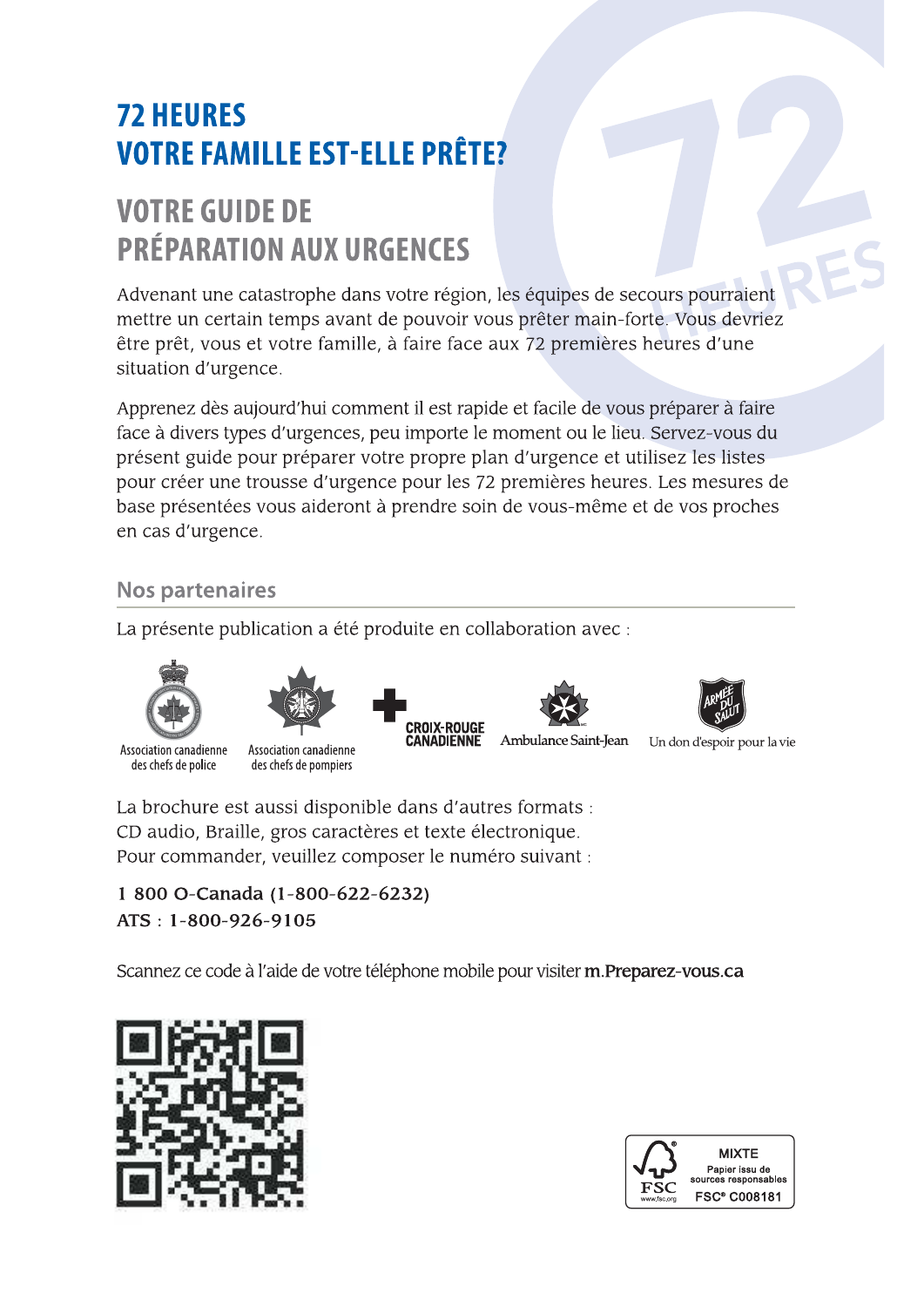Erre Meuve

le-du-













### Government of Alberta ■







# **VOTRE FAMILLE EST-ELLE PRÊTE?**





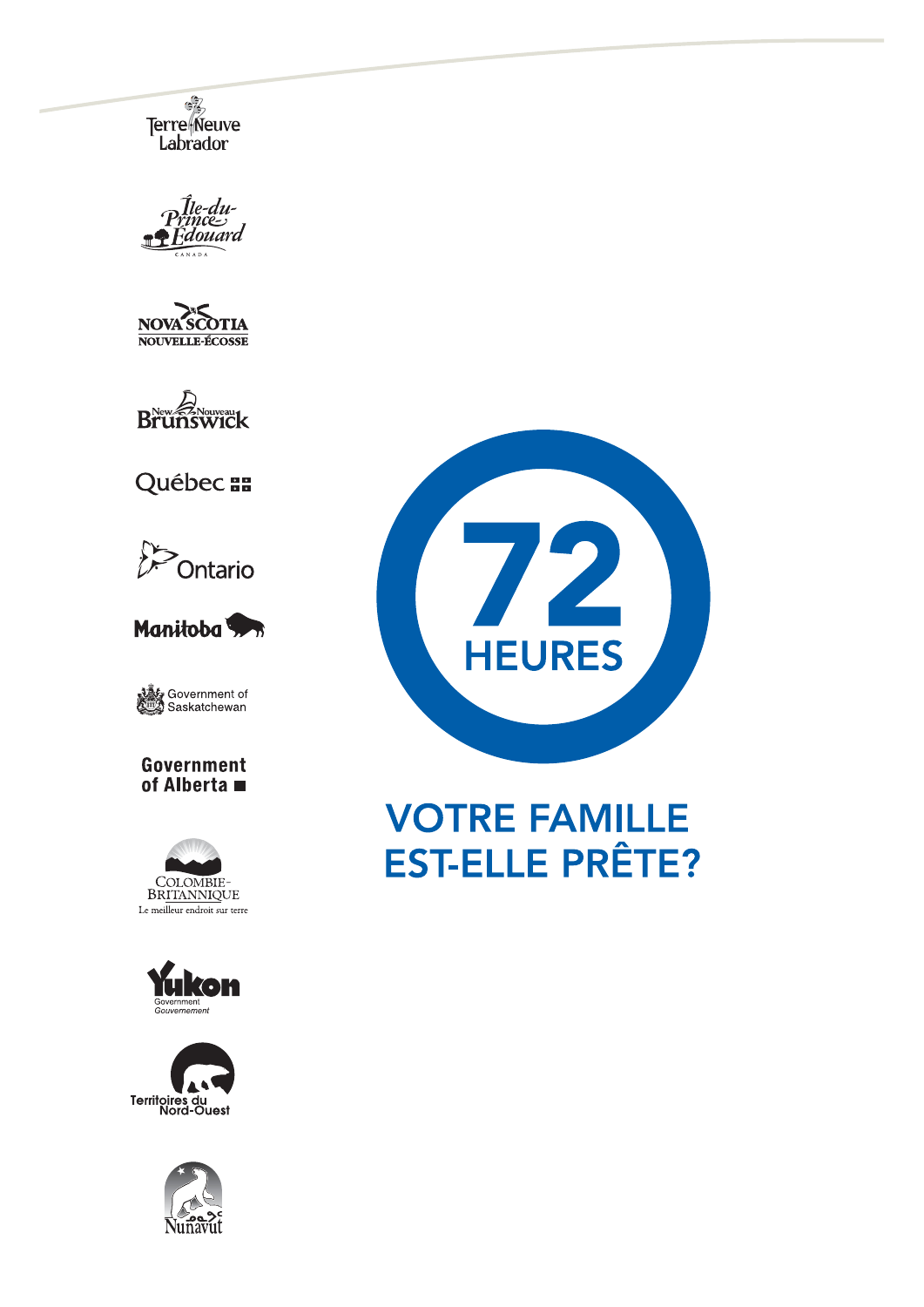# **TABLE DES MATIÈRES**

| ÉTAPE 2. |                                                      |  |
|----------|------------------------------------------------------|--|
|          |                                                      |  |
|          | Page détachable - Articles pour la trousse d'urgence |  |
|          |                                                      |  |



 $5\phantom{1}$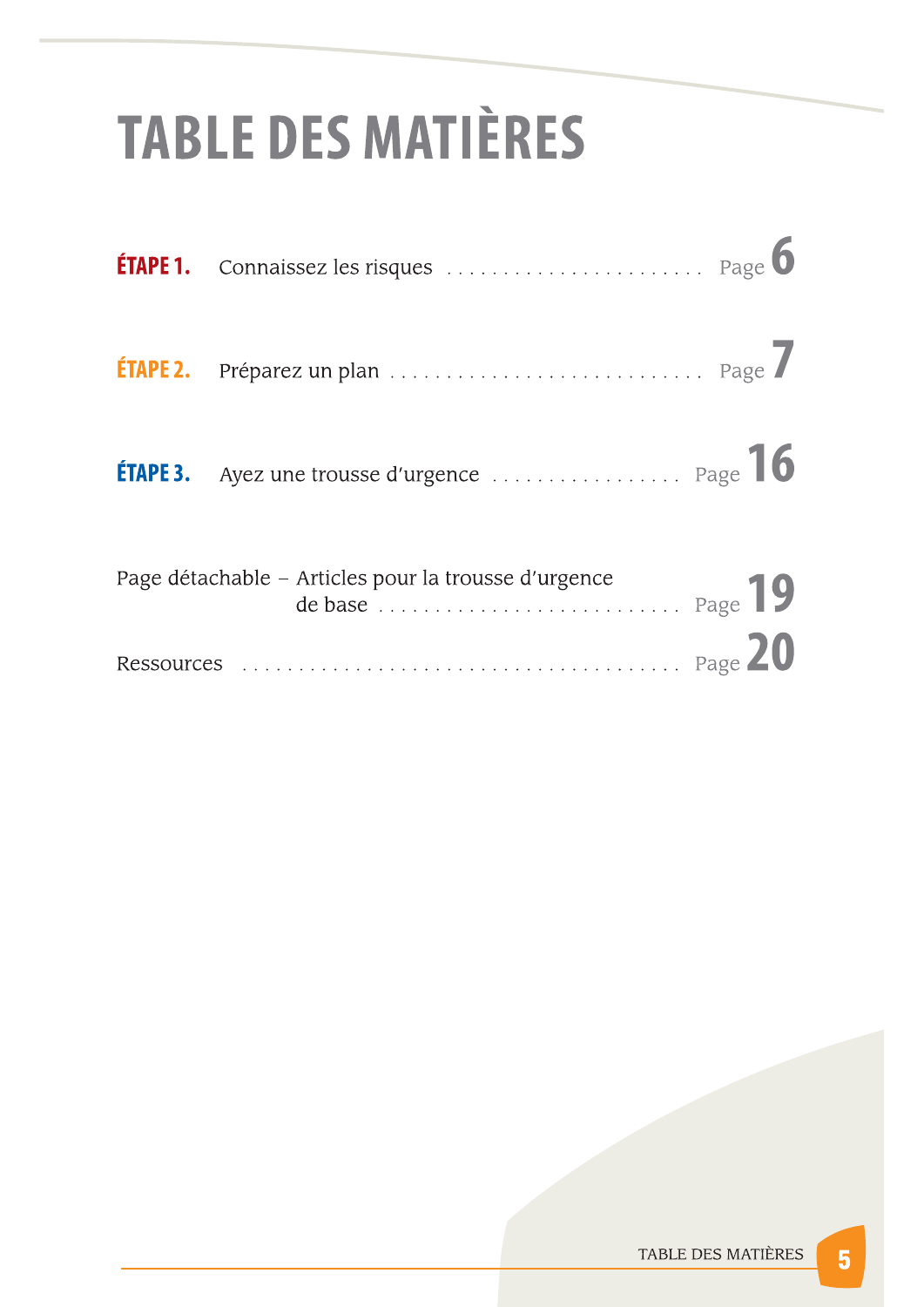

# **CONNAISSEZ LES RISQUES**

Même si les conséquences de différentes catastrophes peuvent être semblables, vous pourrez mieux vous préparer si vous connaissez les risques propres à votre région. À l'échelle du pays, les Canadiens font face à différents dangers, comme des tremblements de terre en Colombie-Britannique, des blizzards au Nunavut et des tornades en Ontario. Aux catastrophes naturelles s'ajoutent d'autres types de risques comme les pannes de courant et les accidents industriels ou de transport.

Certains des risques donnés ci-dessous peuvent survenir dans votre collectivité. Trouvez lesquels en consultant le site www.Preparez-vous.ca. Il pourrait être utile de déterminer quels risques sont les plus susceptibles de survenir dans votre région.

Vous voudrez peut-être également connaître les impacts des diverses catastrophes sur les Canadiens. Obtenez plus d'information au sujet des risques associés aux catastrophes naturelles, à la technologie ou aux conflits en utilisant la Base de données canadienne sur les catastrophes à l'adresse : http://www.securitepublique.gc.ca/bdc

Pour en apprendre davantage sur la préparation aux urgences ou pour commander des exemplaires supplémentaires du guide, composez le numéro suivant :

# 1800 O-Canada (1-800-622-6232)

## ATS: 1-800-926-9105

Visitez le site www.Preparez-vous.ca ou suivez @Preparez\_vous sur Twitter.

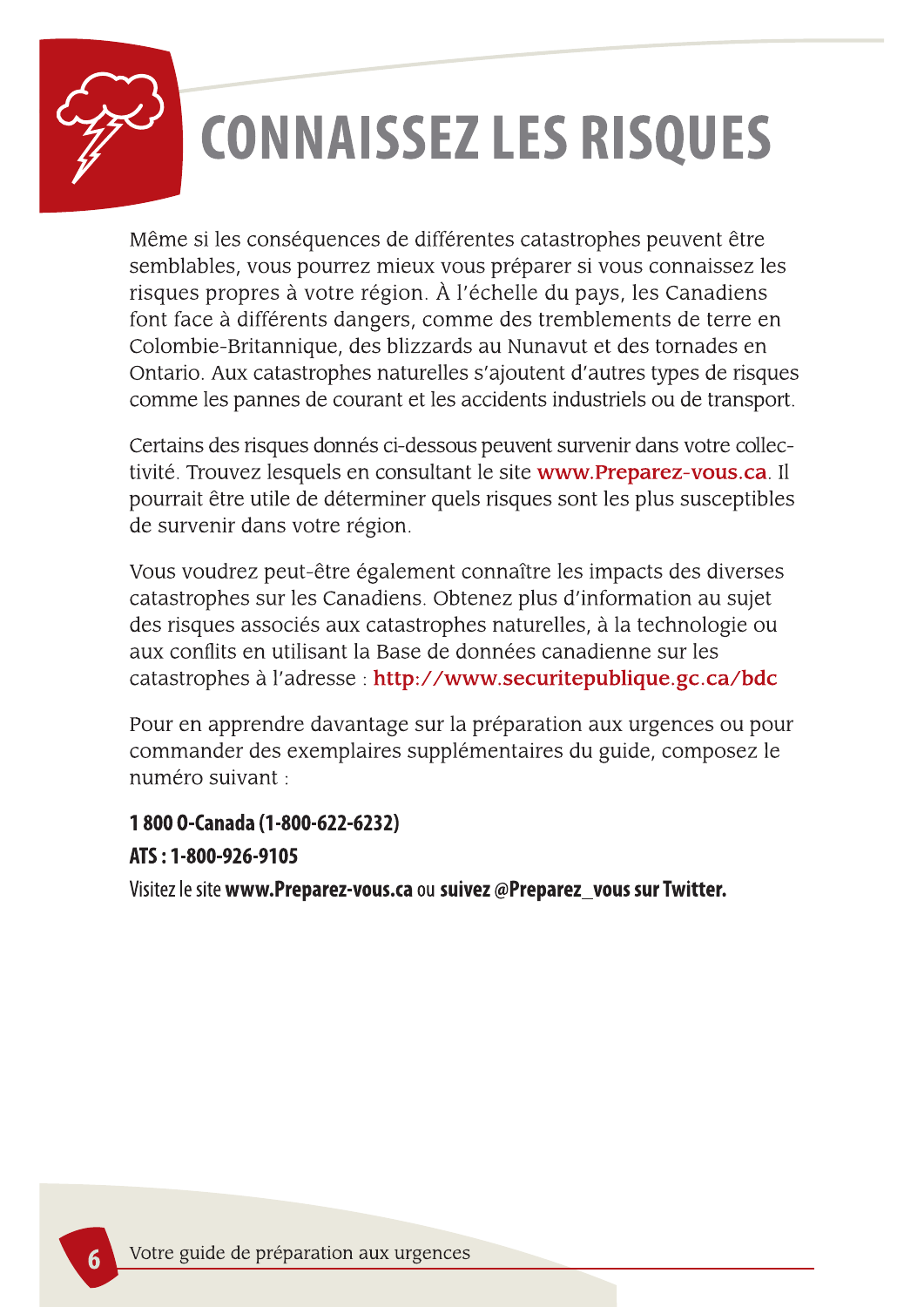# **PRÉPAREZ UN PLAN**



Tous les foyers canadiens ont besoin d'un plan d'urgence. Ce plan vous aidera, vous et votre famille, à prendre les mesures appropriées en cas d'urgence. Il ne vous prendra qu'environ 20 minutes pour faire votre plan.

Les membres de votre famille ne se trouveront peut-être pas au même endroit lorsqu'une urgence surviendra. Prévoyez une façon de vous retrouver ou de communiquer les uns avec les autres et discutez de ce que vous feriez dans différentes situations.

Utilisez les pages suivantes pour préparer votre plan. Vous connaissez déjà une bonne partie des renseignements demandés. Il pourrait toutefois être nécessaire de communiquer avec votre municipalité et votre province ou territoire pour obtenir certaines informations sur leurs plans d'urgence. Une liste des organismes de gestion des urgences est disponible à la fin de ce guide.

Conservez le guide dans un endroit facile à trouver et à retenir (avec votre trousse d'urgence, par exemple). Vous pourriez également faire des copies du plan et les conserver dans votre véhicule et à votre lieu de travail. Si vous avez complété votre plan en ligne, conservez une copie dans votre ordinateur.

# **Bonne idée**

## Apprenez à prodiguer les premiers soins. Vous pourriez sauver des vies.

En plus de préparer votre plan et votre trousse d'urgence, vous pourriez apprendre à prodiguer les premiers soins et ainsi être en mesure de sauver des vies. Communiquez avec la Croix-Rouge canadienne ou le bureau de l'Ambulance Saint-Jean le plus près pour obtenir de l'information sur les cours de premiers soins offerts dans votre région.

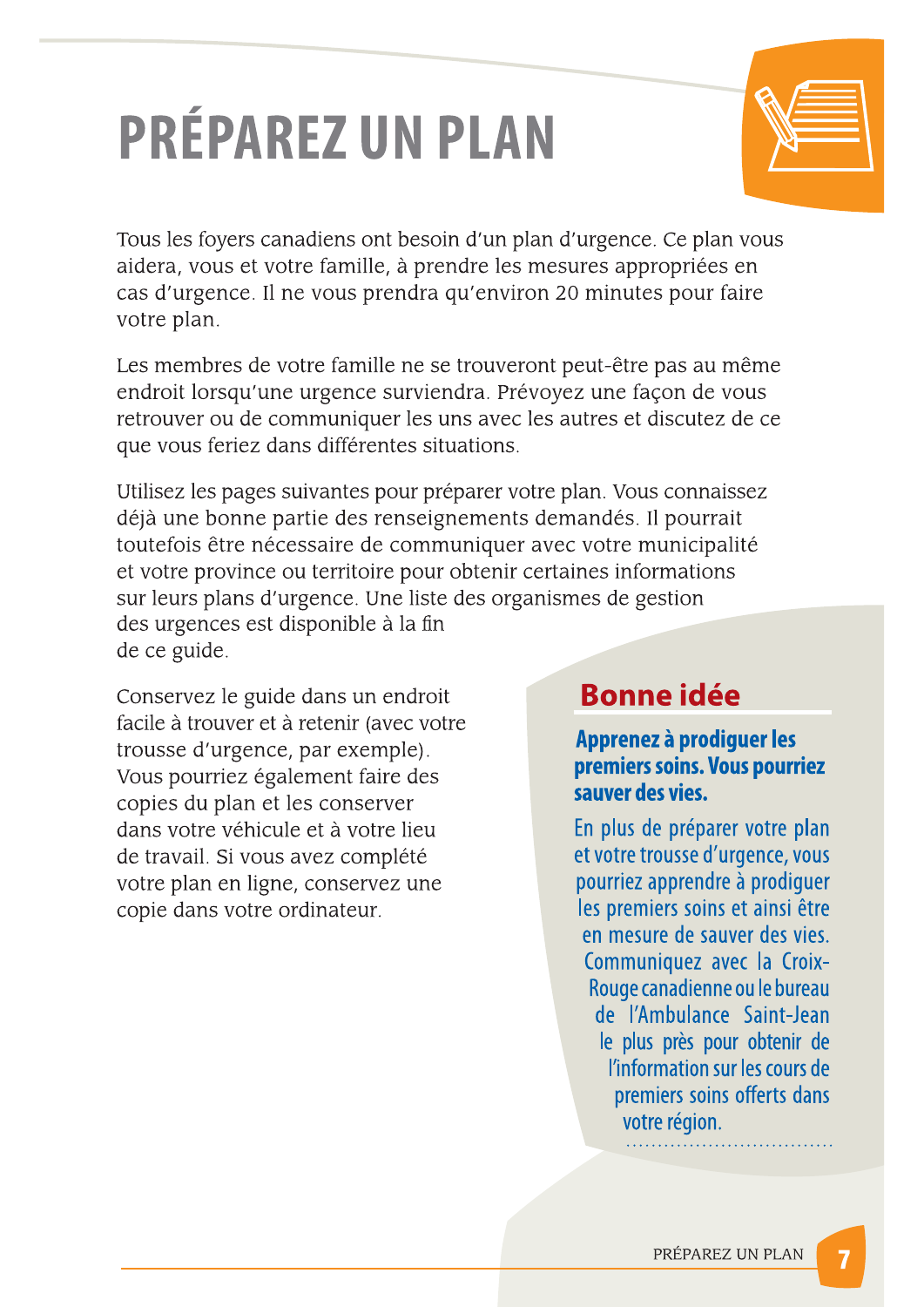# **Plan familial**

# **Sorties d'urgence**

Préparez un plan d'étage de votre maison montrant toutes les sorties possibles à partir de chaque pièce. Prévoyez une sortie principale ainsi qu'une autre sortie pour chaque pièce. Si vous habitez en appartement, prévoyez ne pas utiliser l'ascenseur. Si vous n'êtes pas en mesure d'utiliser les escaliers, informez le personnel d'urgence à l'avance. Aussi, prévoyez également au moins un itinéraire pour quitter votre quartier au cas où vous devriez partir rapidement (pensez à plus d'une option).

## Lieux de rassemblement

Désignez des endroits sûrs où tous les membres de votre famille se rassembleront si vous ne pouvez pas aller à la maison ou si un ordre d'évacuation est donné.

# **Bonne idée**

# **Faites des copies des** documents importants

Faites des copies des actes de naissance et de mariage, des passeports, des permis de conduire, des testaments, des actes de concession d'un terrain et des contrats d'assurance. Prenez des photos des membres de votre famille au cas où un registre de personnes manquantes serait créé. Conservez-les dans un endroit sûr à la maison ou à l'extérieur de votre domicile, par exemple dans un coffret de sûreté ou chez un ami ou un membre de la famille qui vit à l'extérieur de votre municipalité.

Lieu de rassemblement sûr près de la maison:

Lieu de rassemblement sûr à l'extérieur du quartier :

Routes d'évacuation pour sortir du quartier:



Votre guide de préparation aux urgences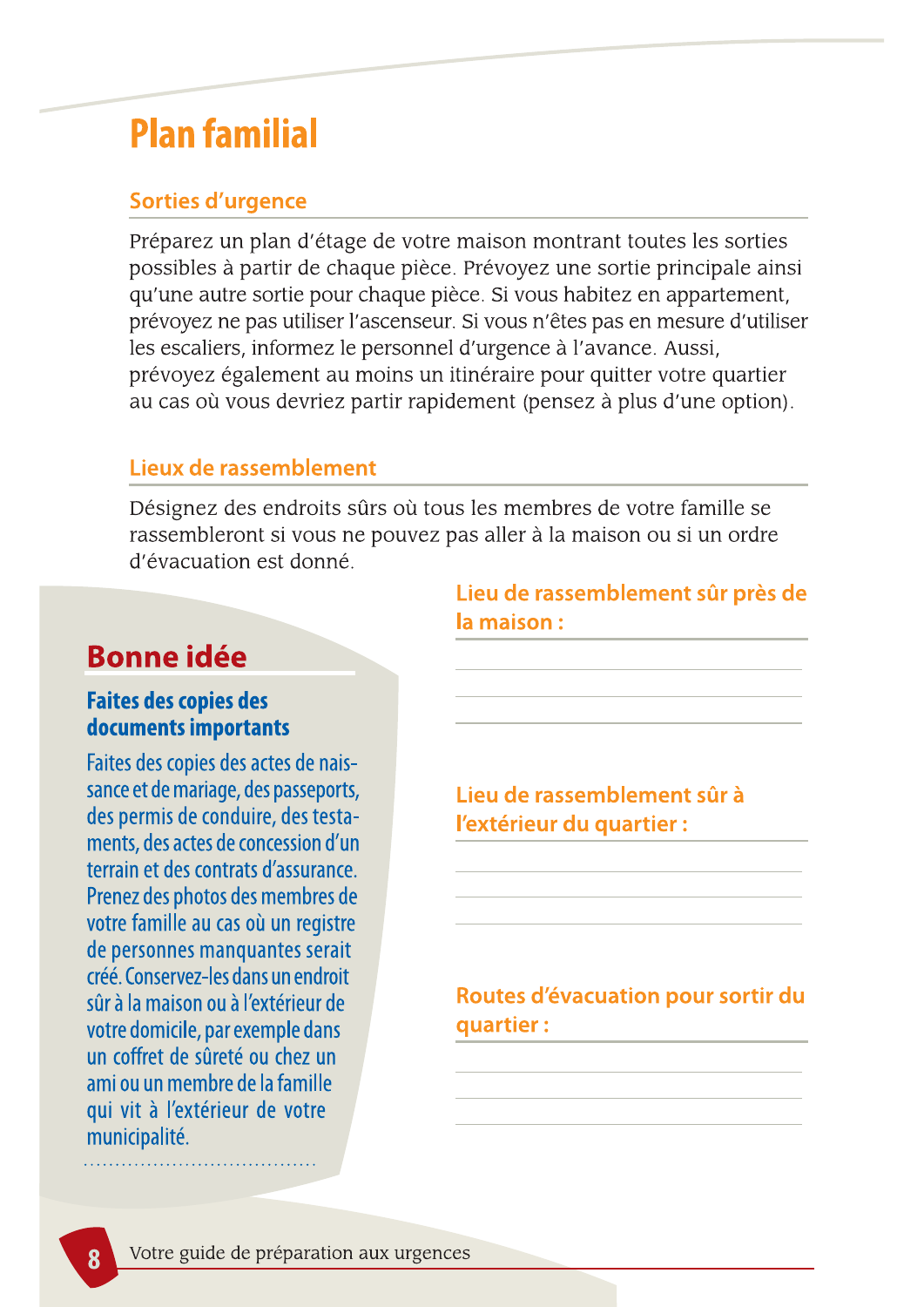# **Travail**

Informez-vous sur les plans d'évacuation d'urgence à votre travail et sur ce que vous devrez faire en situation d'urgence. Pensez à laisser des articles de base à votre bureau, comme de l'eau et des aliments non périssables, au cas où vous devriez y rester pendant quelque temps. Vérifiez auprès de votre employeur quels sont les plans d'urgence mis en place au milieu de travail, notamment les avertisseurs d'incendie, les points de rencontre, les membres du personnel responsables de la sécurité ainsi que les responsables d'étage.

# **Enfants**

Demandez aux responsables de l'école ou de la garderie de vos enfants quelles sont leurs politiques concernant les urgences et comment ils communiqueront avec les familles dans une telle situation.

Demandez-leur également quel type d'autorisation ils exigent pour laisser partir un enfant avec une personne désignée, au cas où vous ne pourriez pas aller chercher vous-même votre enfant.

Assurez-vous que l'école ou la garderie dispose d'une liste à jour des coordonnées des parents, gardiens et personnes désignées.

| Personne désignée 1 : | Tél. |
|-----------------------|------|
| Personne désignée 2 : | Tél. |
| .                     |      |

Personne-ressource de l'école :

# Plan pour les animaux de compagnie

En situation d'évacuation, gardez à l'esprit qu'en raison de règlements de santé, les animaux de compagnie sont interdits dans certains abris publics ou hôtels. Prévoyez confier vos animaux à un ami ou à un parent ou trouvez un hôtel où les animaux sont acceptés ou une pension pour animaux dans votre secteur et un peu plus loin de la maison.

Emplacement et coordonnées :



9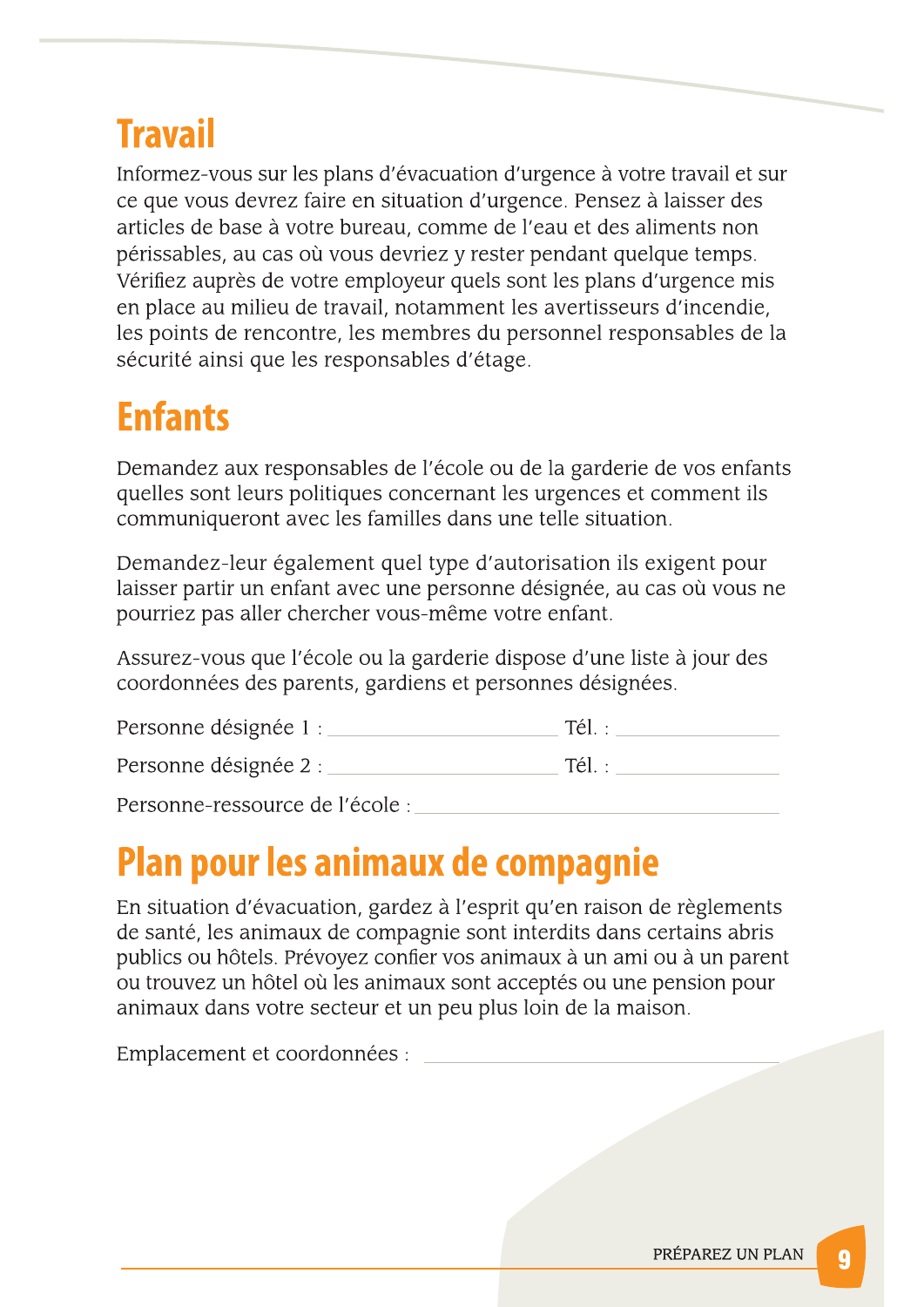# **Besoins de santé particuliers**

Établissez un réseau personnel de soutien composé d'amis, de parents, de fournisseurs de soins de santé, de collègues de travail et de voisins qui comprennent vos besoins particuliers.

Notez les détails concernant ce qui suit :

| $\triangle$ Allergies                   | État de santé                     |
|-----------------------------------------|-----------------------------------|
| Antécédents médicaux<br>familiaux       | Information sur les<br>assurances |
| $\triangle$ Besoins en logement         | Médicaments                       |
| $\triangle$ Chirurgies                  | $\triangle$ Tests de dépistage    |
| Coordonnées des<br>personnes-ressources | Vaccins récents                   |

Conservez un exemplaire de cette information dans votre trousse d'urgence et donnez-en un exemplaire aux personnes de votre réseau personnel de soutien.

Discutez avec votre médecin de la possibilité de préparer un sac prêtà-emporter contenant une réserve de médicaments et de fournitures médicales pour deux semaines, si possible, ainsi que les ordonnances et les documents médicaux appropriés. Rappelez-vous que les pharmacies seront peut-être fermées pendant un certain temps, même lorsque la situation d'urgence aura été maîtrisée.

# Information sur l'état de santé :

# **Médicaments et fournitures médicales :**

## Emplacement du sac prêt-à-emporter :

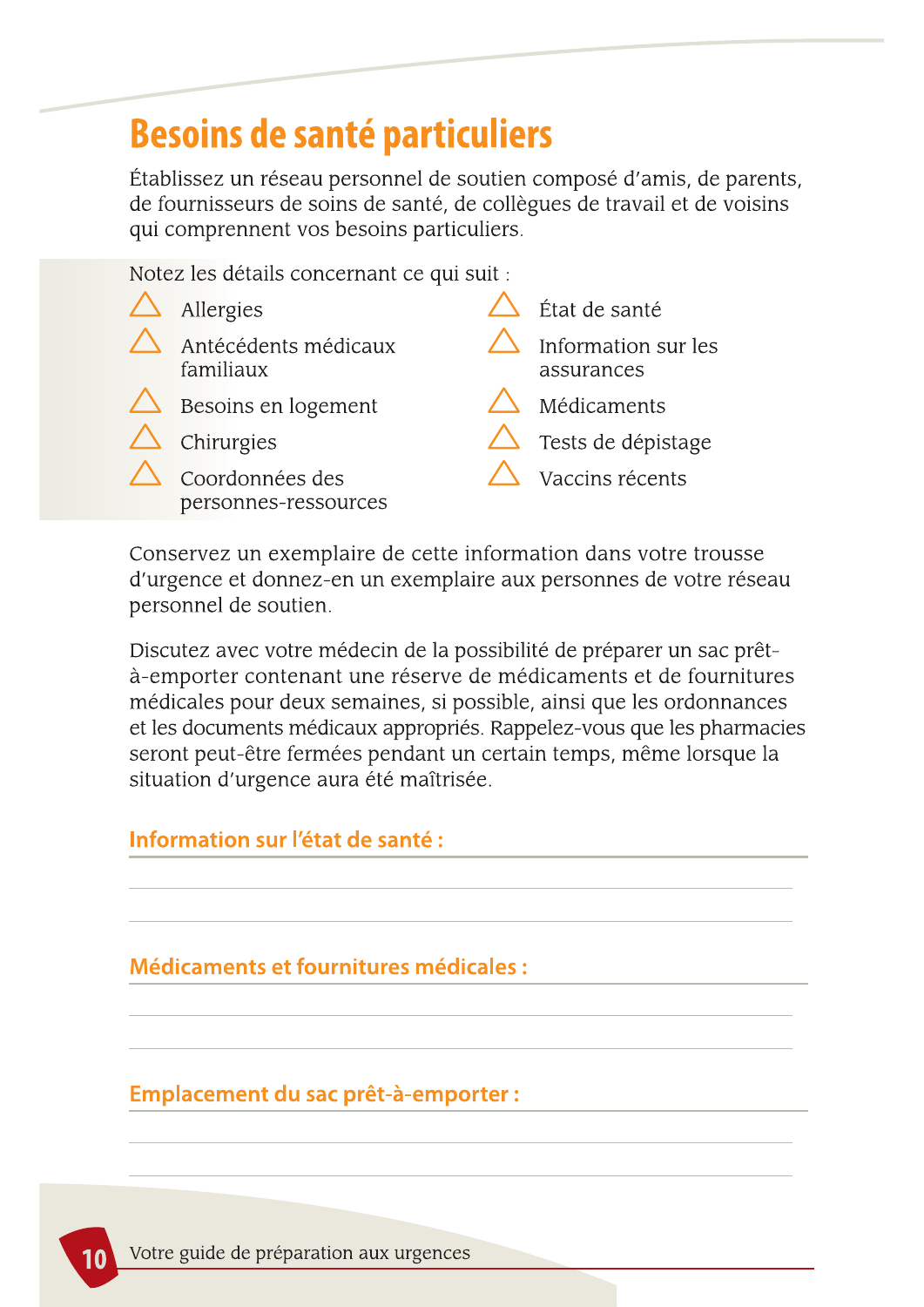# Plans relatifs à certains risques particuliers

Sécurité publique Canada offre des renseignements sur des risques spécifiques, comme des tremblements de terre, des pannes d'électricité, des inondations ou des tempêtes violentes. Téléchargez votre exemplaire gratuit à partir de http://www.Preparez-vous.ca.

# Plan de sécurité du quartier

Entendez-vous avec vos voisins afin que tous les habitants du quartier soient pris en charge. Faites des « jumelages » pour veiller à ce que personne ne soit laissé pour compte.

# Coordonnées en cas d'urgence

Photocopiez cette liste. Laissez-en une copie près de votre téléphone. Dans la mesure du possible, programmez ces numéros sur le téléphone de votre domicile et sur votre téléphone cellulaire.

# **Conseil**

Inscrivez un rappel afin de mettre à jour votre plan d'urgence dans un an.

À la même date l'an prochain, faites une revue des coordonnées, appliquez vos plans d'évacuation d'urgence, changez les piles du détecteur de fumée et du détecteur de monoxyde de carbone et regarnissez votre trousse. Changez les piles, la nourriture et l'eau qui se trouvent dans vos trousses une fois par année.

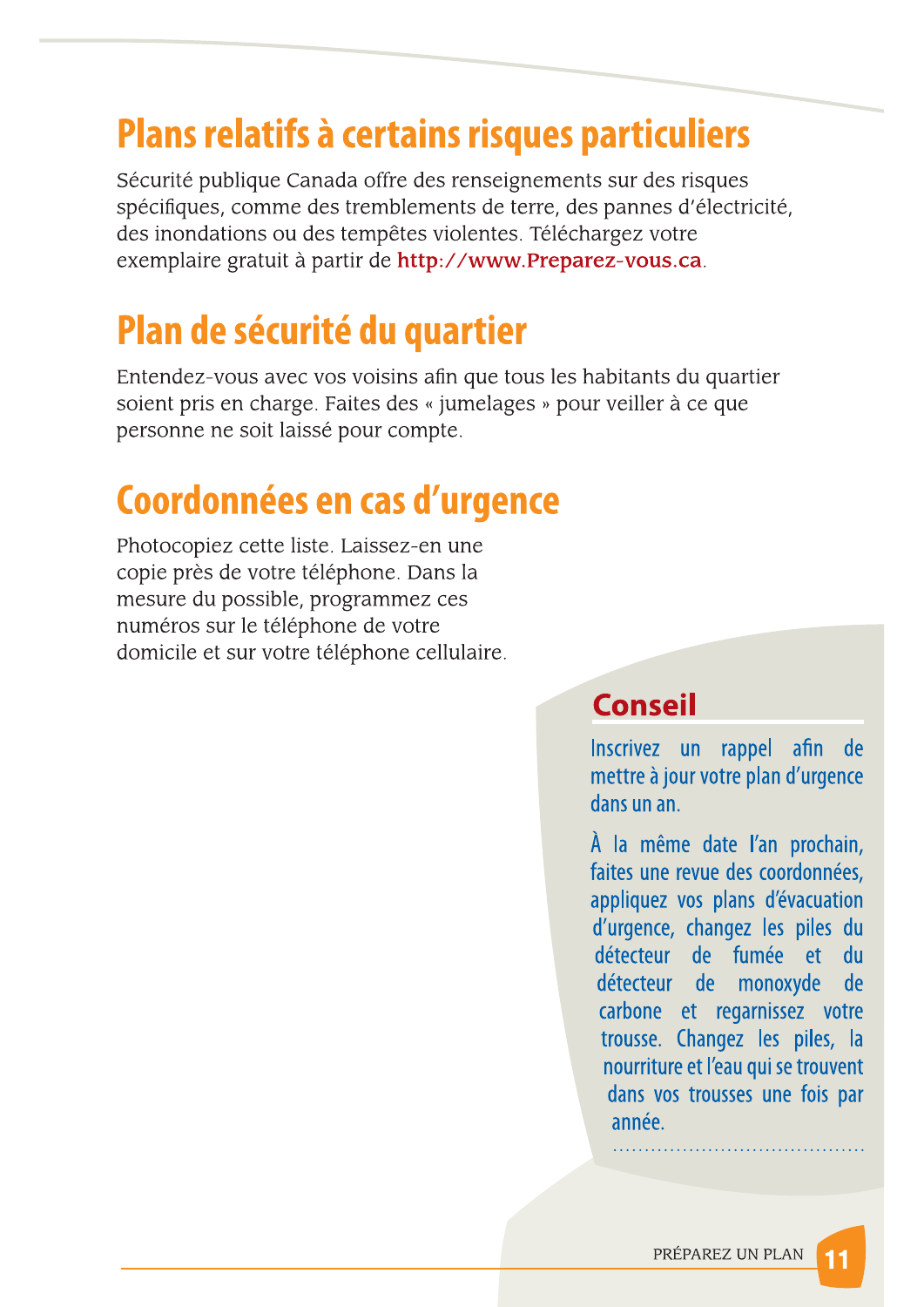### Numéro d'urgence

Pompiers, police, ambulance : 9-1-1 (là où le service est offert) Autres :

### Numéros pour des situations non urgentes

| Police :                            |
|-------------------------------------|
| Pompiers : $\overline{\phantom{a}}$ |
| Clinique médicale :                 |
| Centre antipoison :                 |
| Autres services :                   |

# Personne-ressource de l'extérieur

| Nom :                    |  |
|--------------------------|--|
| Tél. (domicile) : ______ |  |
|                          |  |
| Tél. cell. :             |  |
| Courriel:                |  |
| Adresse (domicile) :     |  |

# **Conseils**

Faites en sorte que tous les membres de votre famille communiquent par téléphone ou par courrier électronique avec la même personne-ressource de l'extérieur en cas d'urgence.

Choisissez une personne suffisamment éloignée qui n'est pas susceptible d'être touchée par le même événement.

## Personne-ressource au sein de la famille

# Ami ou voisin

Si vous venez d'arriver au Canada ou venez de vous établir dans une nouvelle région, prenez des ententes avec des amis, des associations culturelles ou des organisations communautaires locales.

| $\mathsf{Nom}:\square$                                |
|-------------------------------------------------------|
| Tél. (domicile) : _____                               |
| Tél. (travail) : __                                   |
| Tél. cell. :                                          |
| Courriel:                                             |
| $\Delta$ . The second $\Delta$ is the second $\Delta$ |



Votre guide de préparation aux urgences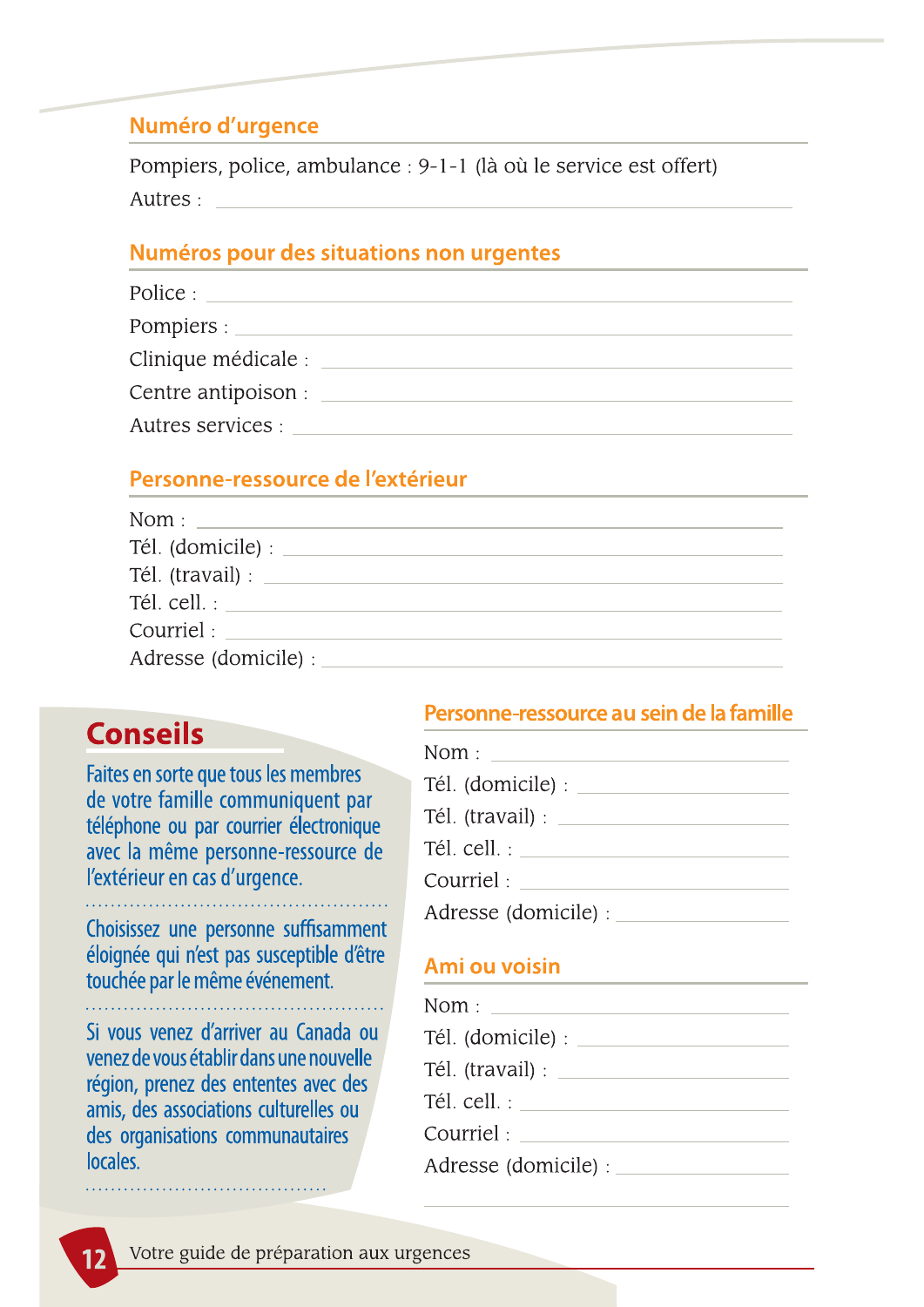# Médecins de famille

Noms et numéros de téléphone des médecins :

# **Agent ou compagnie d'assurances**

Tél. :

Numéros des polices d'assurance pour la maison et la voiture :

# Système de sécurité à domicile

Nom de la compagnie :

Tél.:

# Consignes pour assurer la sécurité à domicile

Assurez-vous d'avoir un détecteur de monoxyde de carbone, un détecteur de fumée et un extincteur qui fonctionnent, ainsi qu'une trousse de premiers soins complète. Si vous vivez en appartement ou si vous êtes à l'hôtel, assurez-vous de savoir où se trouvent les dispositifs d'alarme-incendie et au moins deux sorties de secours.

Assurez-vous d'avoir un extincteur de feu sur chaque étage de la maison, dont un dans la cuisine. Tous les membres de votre famille devraient savoir où se trouvent les extincteurs de feu. Les adultes et les enfants en mesure de s'en servir devraient savoir comment il fonctionne. Consultez les instructions sur la durée de vie utile de votre extincteur et informez-vous auprès de votre service d'incendie municipal pour obtenir plus de renseignements.

Les adultes et les enfants en mesure de le faire devraient savoir comment couper l'alimentation en eau, en électricité et en gaz de votre domicile. Préparez des inscriptions très visibles pour indiquer où se trouvent les robinets d'arrivée d'eau et de gaz ainsi **Conseil** que la boîte de disjoncteurs ou la boîte à fusibles. Limitez vos appels aux urgences uniquement, et limitez la durée de Apprenez aux enfants comment et quand votre appel afin de libérer la composer le 9-1-1 et montrez-leur ligne pour les autres personnes. comment communiquer avec la personne-

ressource de l'extérieur de votre région.

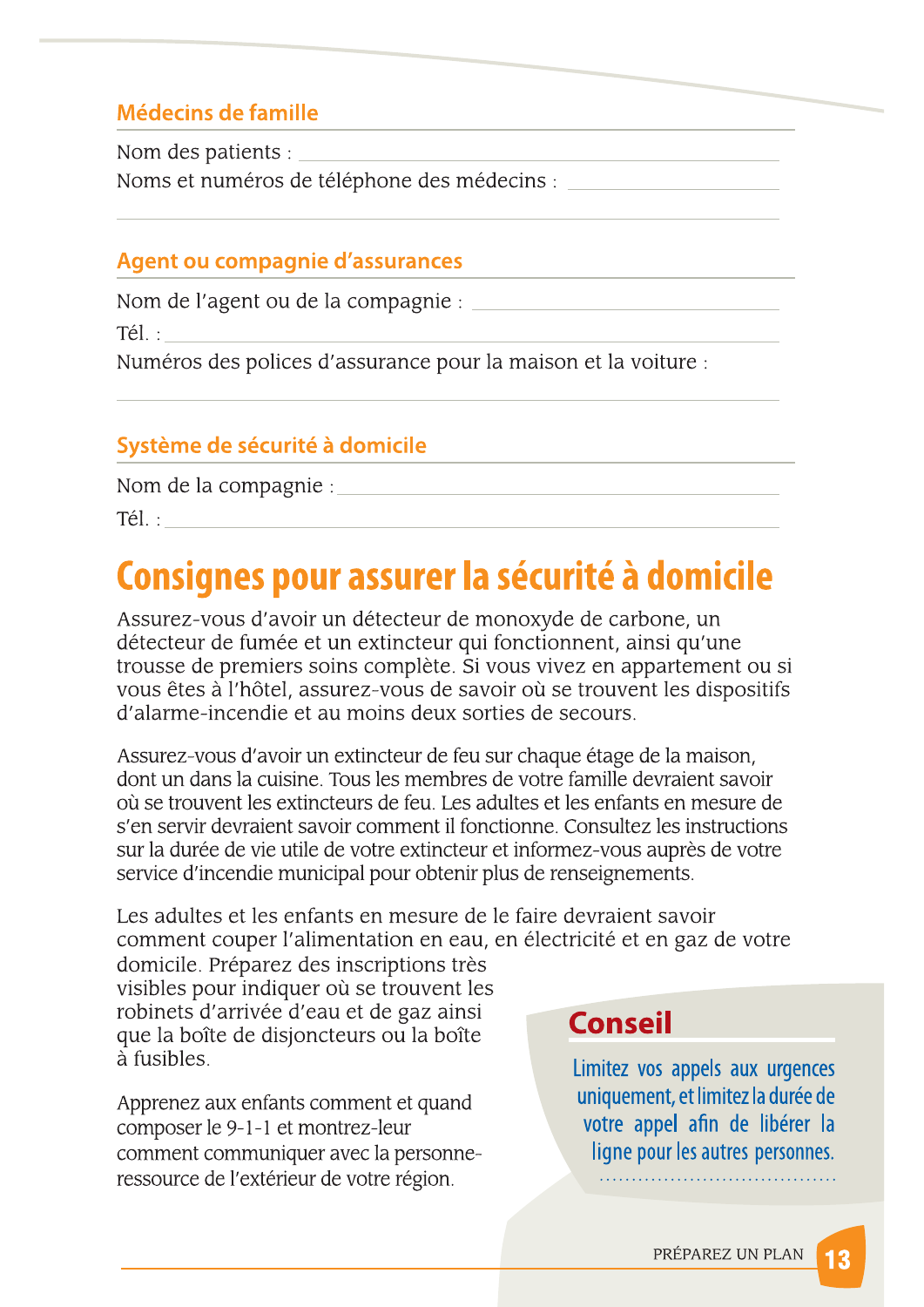**Emplacement des extincteurs:** 

Emplacement du robinet d'arrivée d'eau :

W - XYQQQQQQQQQQQQQQQQQQQQQQQQQQ

Emplacement de la boîte de disjoncteurs :

Numero de telephone des services publics :

Emplacement du robinet de gaz :

QQQQQQQQQQQQQQQQQQQQQQQQQQQQQQQQQQQQQQQQQQQQQQQQQQQQQQQQQQQQQQQQQQQQQ

Emplacement du drain de sol :

(Ne deposez Jamais de boites, de meubles, etc., sur le drain au cas ou il y aurait une inondation.) –

 $\overline{\mathcal{L}}$  , and the construction of the construction of the construction of the construction of the construction of the construction of the construction of the construction of the construction of the construction of the

# Consignes à suivre en cas d'urgence

Composez le 9-1-1 (la où le service est offert) pour signaler un incendie, un crime ou pour sauver une vie.

Pour les cas non urgents, composez le numero à dix chiffres qui figure dans l'annuaire telephonique local où dans le present plan d'urgènce



pour communiquer avec la police, les pomplers et les autres services de

Composez le 9-1-1 (là où le service est offert<br>
incendie, un crime ou pour sauver une vie.<br>
Pour les cas non urgents, composez le numér<br>
dans l'annuaire téléphonique local ou dans le<br>
pour commu<br>
pompiers et<br>
conservez les Composez le 9-1-1 (la où le service<br>
incendie, un crime ou pour sauver i<br>
Pour les cas non urgents, composez<br>
dans l'annuaire téléphonique local q<br>
poi<br>
poi<br> **Conservez** les instructions pour<br>
fermer les robinets de gaz et Pour les cas non urgents, composez<br>
dans l'annuaire téléphonique local c<br>
pour<br> **Conseil**<br>
Conservez les instructions pour<br>
fermer les robinets de gaz et d'eau<br>
près de ceux-ci, et lisez-<br>
les attentivement.<br>
.............

# soins de sante.

Lorsque vous donnez des indications sur l'endroit ou vous vous trouvez aux services d'urgence, donnez l'adresse exacté et l'intersection la plus pr **Conservez** les instructions pour<br>
fermer les robinets de gaz et d'eau<br>
près de ceux-ci, et lisez-<br>
les attentivement.



14 Votre guide de preparation aux urgences

W - XYQQQQQQQQQQQQQQQQQQQQQQQQQQ

(Coupez Falimentation seulement si les autorites vous disent de le faire.)

 $\overline{\mathcal{L}}$  , and the construction of the construction of the construction of the construction of the construction of the construction of the construction of the construction of the construction of the construction of the

 $\overline{\phantom{a}}$ 

 $\overline{\mathcal{L}}$  , and the construction of the construction of the construction of the construction of the construction of the construction of the construction of the construction of the construction of the construction of the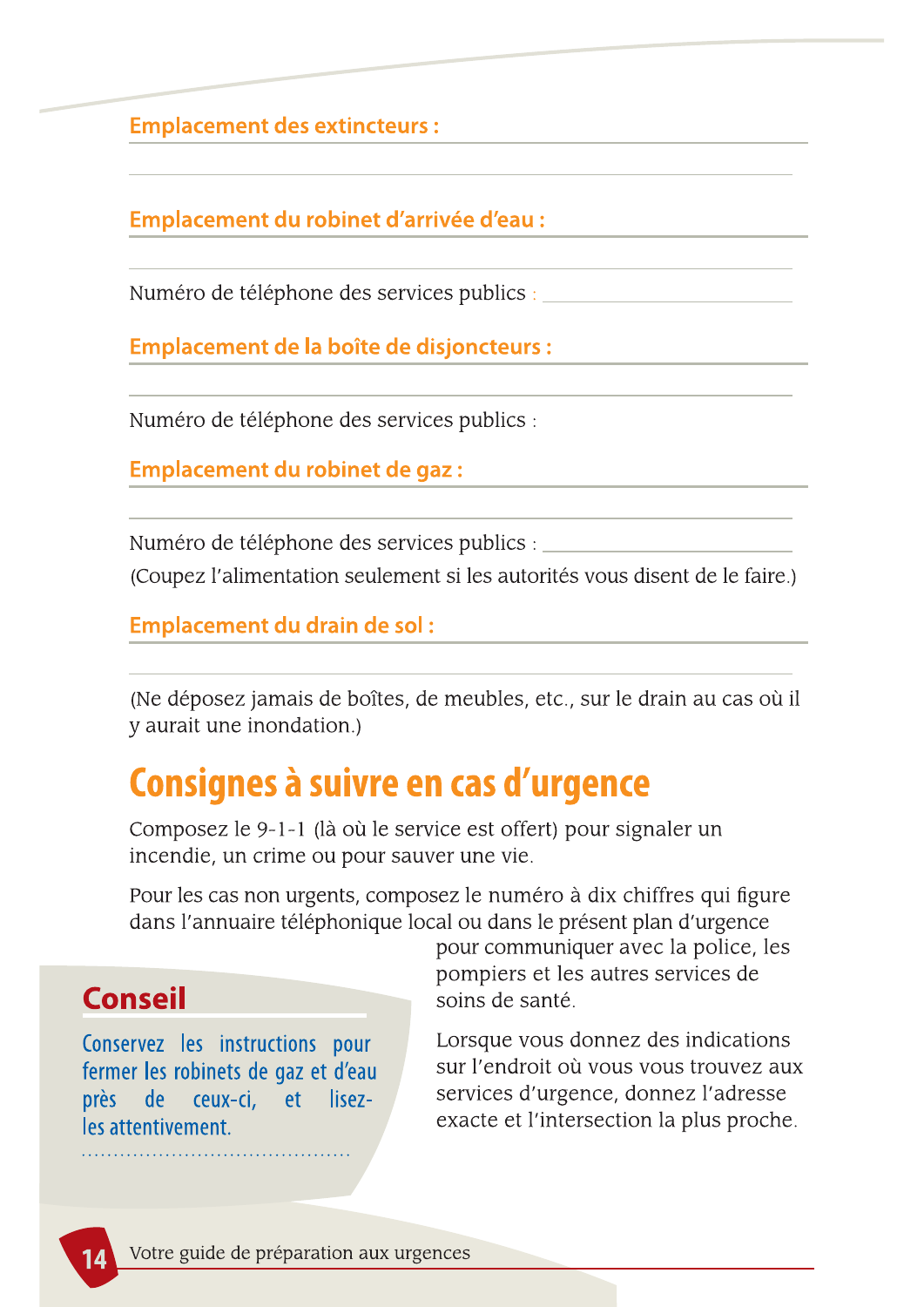# En cas d'urgence

Suivez le plan d'urgence.

Prenez votre trousse d'urgence.

Assurez votre propre sécurité avant de venir en aide aux autres.

Écoutez la radio ou la télévision pour obtenir le plus d'information possible. Les autorités locales pourraient vous demander de rester où vous êtes. Suivez leurs instructions.

Restez où vous êtes jusqu'à ce que la sécurité soit assurée ou que l'on vous donne l'ordre d'évacuer les lieux.

# **Ordre d'évacuation**

Les autorités ne vous demanderont pas de quitter votre domicile à moins d'avoir des raisons de croire que vous êtes en danger.

Si vous recevez l'ordre d'évacuer les lieux, apportez avec vous votre trousse d'urgence, votre portefeuille, les papiers d'identité de chacun des membres de la famille, des copies des documents essentiels de la famille et un téléphone cellulaire, une pile de rechange et un chargeur, si vous en avez un. Utilisez les voies désignées par les autorités locales.

Si vous avez le temps, téléphonez à votre personne-ressource à l'extérieur de la ville ou envoyez-lui un courriel. Dites-lui où vous allez et à quel moment vous pensez arriver. Une fois que vous êtes en sécurité, faites-le lui savoir. Informez-la si des membres de la famille ont été séparés.

Si vous avez le temps, laissez une note pour dire aux autres où vous êtes et à quelle heure vous êtes partis. Si on vous le demande, coupez l'alimentation en eau et en électricité.

Ne coupez pas l'alimentation en gaz naturel, sauf si on vous demande expressément de le faire. Lorsque vous coupez l'alimentation en gaz, la compagnie doit la rétablir elle-même, ce qui pourrait prendre plusieurs semaines en situation d'urgence importante.

Emmenez vos animaux de compagnie avec vous. Verrouillez les portes de votre domicile. Suivez les instructions des autorités.

Si vous devez vous rendre à un centre d'évacuation, inscrivez-vous au bureau d'accueil. Ne retournez pas à la maison avant que les autorités ne vous disent qu'il est sécuritaire de le faire.

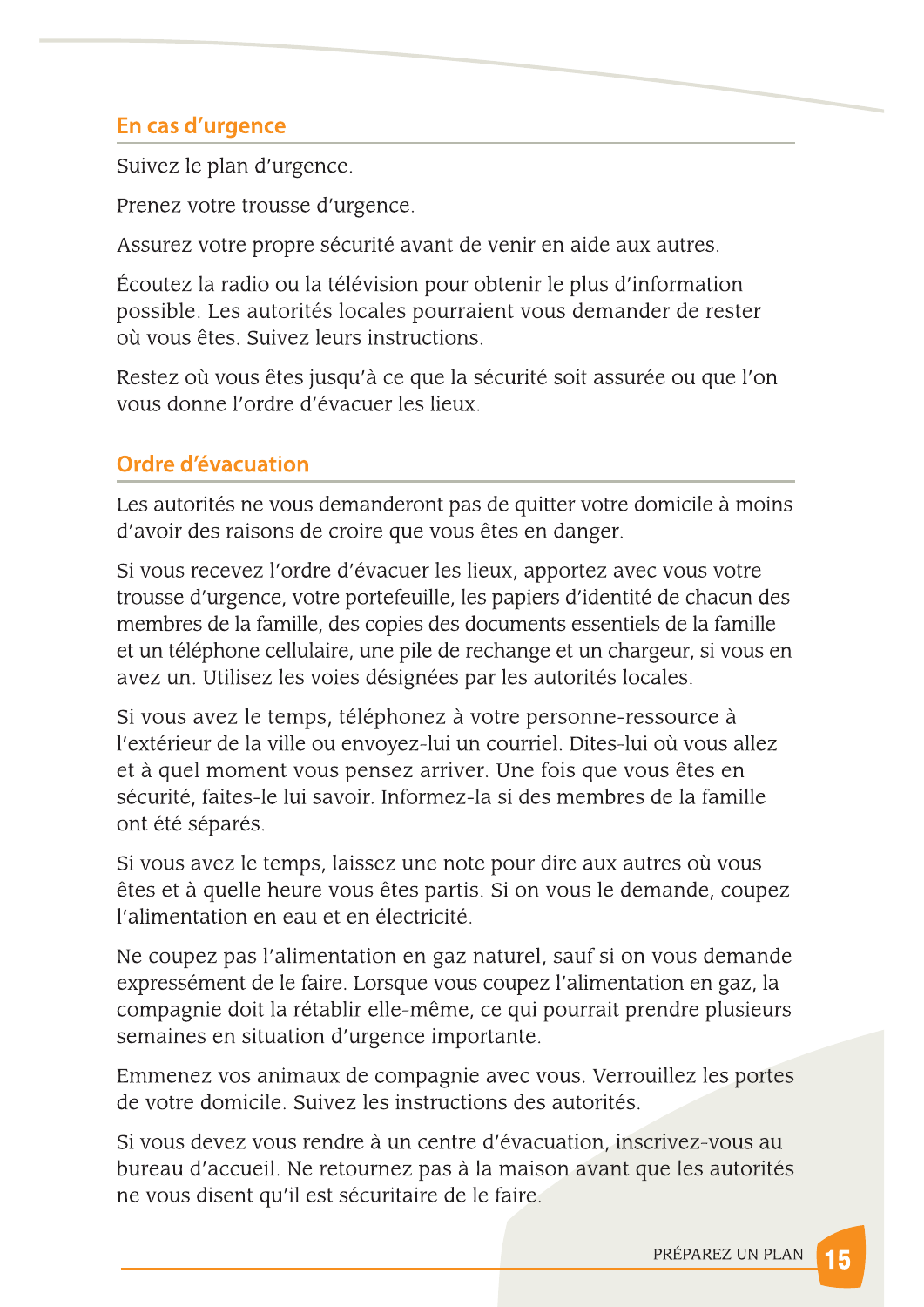

Dans une situation d'urgence, vous aurez besoin de certains articles essentiels. Vous devrez peut-être vous débrouiller sans source d'énergie ni eau courante. Préparez-vous à être autosuffisant pendant au moins 72 heures.

Vous avez peut-être déjà certains des articles nécessaires en votre possession, comme de la nourriture, de l'eau et une lampe de poche à piles ou à manivelle. L'important, c'est de bien organiser votre matériel pour le trouver rapidement. Seriez-vous capable de trouver votre lampe de poche dans le noir?

Veillez à ce que votre trousse soit facile à transporter et que tous les occupants de la maison savent où elle se trouve. Gardez-la dans un sac à dos, dans un sac de sport ou dans une valise à roulettes à portée de la main, dans un endroit facilement accessible, par exemple dans le placard près de la porte d'entrée. Si votre foyer compte plus d'un occupant, votre trousse d'urgence pourrait être lourde. Il serait une bonne idée de distribuer ces fournitures parmi divers sacs à dos; elles seront alors plus faciles à transporter et chaque personne pourra personnaliser sa trousse prête à emporter.

# Trousse d'urgence de base

- $\triangle$  Eau prévoir au moins deux litres par jour par personne. Utilisez des petites bouteilles qui seront plus faciles à transporter en cas d'ordre d'évacuation
- $\triangle$  Aliments non périssables comme de la nourriture en conserve, des barres énergétiques et des aliments déshydratés (remplacer l'eau et les aliments une fois par année)

 $\triangle$  Ouvre-boîte manuel

# **Conseil**

 $\Delta$  Lampe de poche à manivelle ou

Gardez un téléphone à fil à la maison car la plupart des téléphones sans fil ne fonctionneront pas pendant une panne de courant.

à piles (et piles de rechange). Remplacez les piles au moins une fois l'an

 $\triangle$  Radio à manivelle ou à piles (et piles de rechange) ou une Radio-Météo

 $\triangle$  Trousse de premiers soins

 $\triangle$  Clés supplémentaires pour la voiture et la maison



Votre guide de préparation aux urgences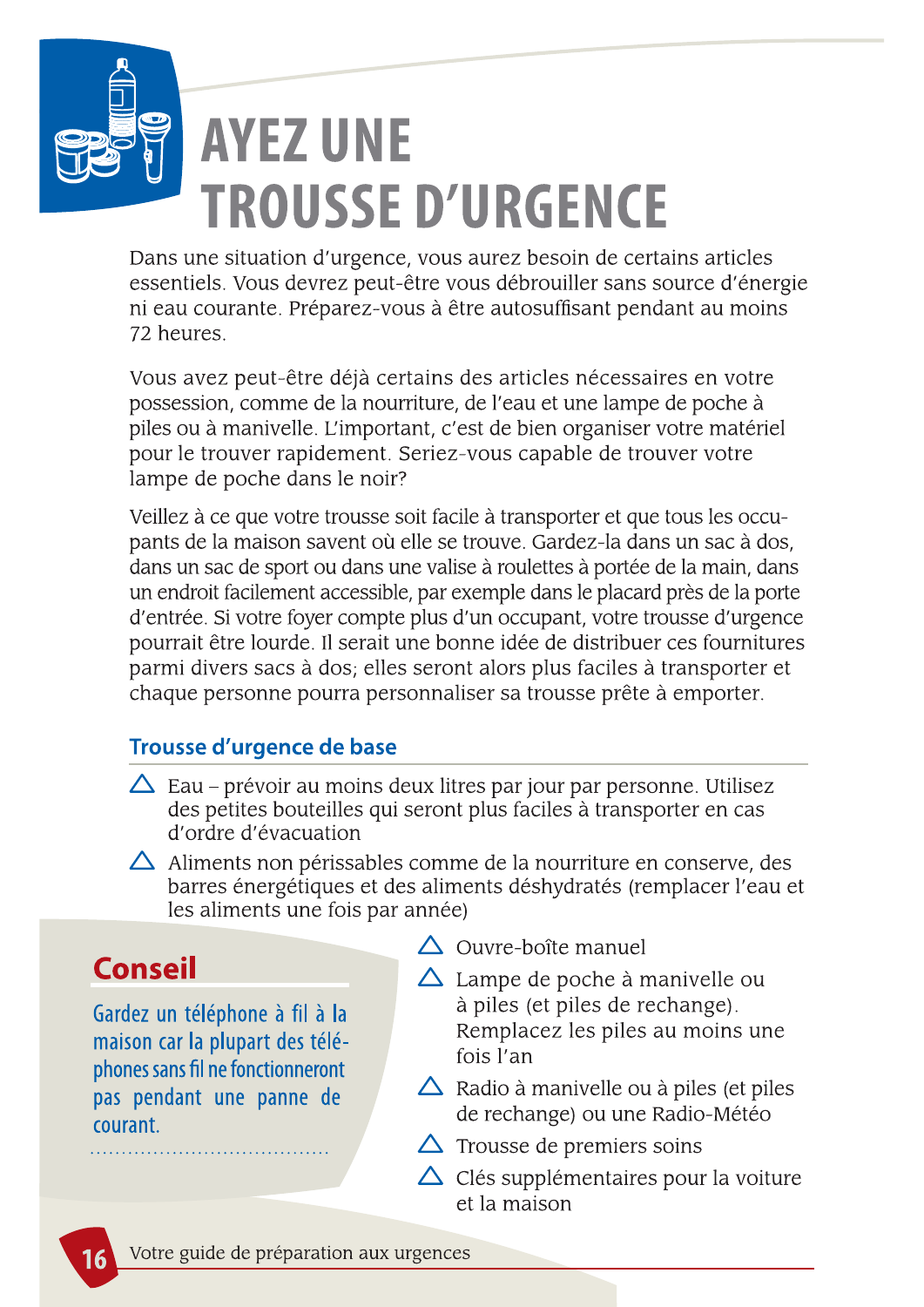- $\triangle$  Argent comptant en petites coupures comme des billets de 10 \$ et monnaie pour les téléphones publics
- $\triangle$  Une copie de votre plan d'urgence et de la liste des personnesressources
- $\triangle$  S'il y a lieu, d'autres articles particuliers tels que des médicaments obtenus sur ordonnance, de la préparation pour nourrissons et de l'équipement pour les personnes handicapées, ou de la nourriture, de l'eau et des médicaments pour vos animaux de compagnie ou votre animal d'assistance (personnalisez votre trousse en fonction de vos besoins)

### Autres articles recommandés

- $\triangle$  Deux litres d'eau par jour par personne pour la préparation des aliments et pour l'hygiène
- $\triangle$  Bougies et allumettes ou briquet (placez les bougies dans des contenants robustes et profonds. Ne les laissez pas brûler sans surveillance)
- $\triangle$  Vêtements et chaussures de rechange pour tous les membres de la famille
- $\triangle$  Sac de couchage ou couverture pour tous les membres de la famille
- $\triangle$  Articles de toilette
- $\triangle$  Désinfectant pour les mains
- $\triangle$  Ustensiles
- $\triangle$  Sacs à ordures
- $\triangle$  Papier hygiénique
- $\triangle$  Tablettes de purification de l'eau
- $\triangle$  Outils de base (marteau, pinces, clef, tournevis, gants de travail, masque protecteur contre la poussière, couteau de poche)

# **Conseils**

Si vous soupçonnez que votre eau est contaminée, informez-vous auprès de votre municipalité ou des autorités locales pour obtenir des détails. En cas de doute, ne buvez pas l'eau si vous croyez qu'elle est contaminée.

Gardez-vous de l'argent comptant, puisque les guichets automatiques et les réseaux bancaires pourraient ne pas fonctionner pendant une urgence ou une panne de courant. Vous pourriez avoir du mal à utiliser vos cartes de débit ou de crédit.

 $\triangle$  Sifflet (pour attirer l'attention au besoin)  $\triangle$  Ruban électrique (p. ex. pour fermer hermétiquement fenêtres, portes, bouches d'air, etc.)

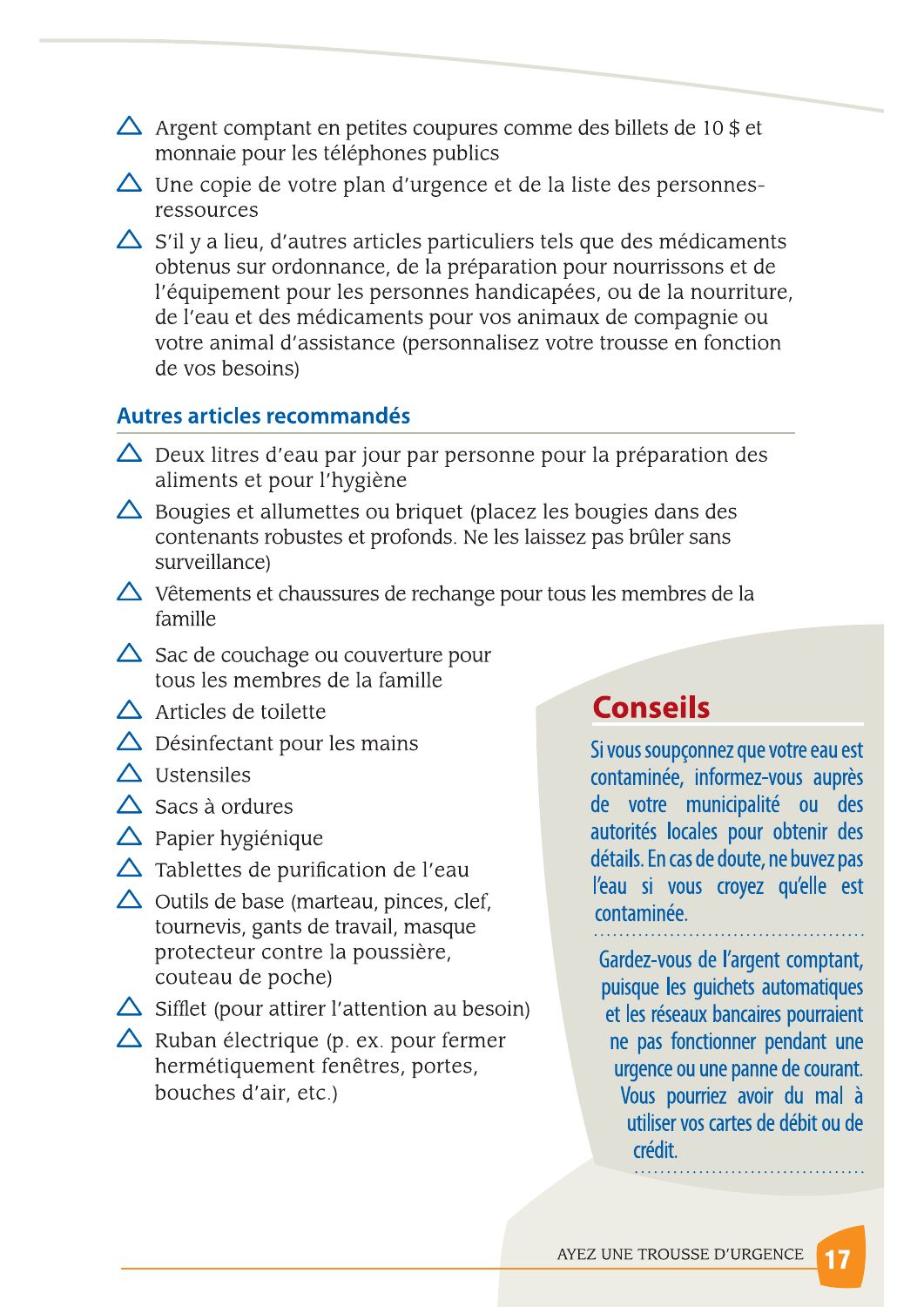# **Trousses préemballées**

Les trousses de la Croix-Rouge canadienne sont disponibles sur le site Internet https://magasiner.croixrouge.ca/fr/C-153/Marchandise.aspx. D'autres trousses sont également en vente chez différents détaillants.

# Trousse d'urgence pour la voiture

Préparez une trousse d'urgence pour la voiture.

La trousse de base devrait comporter les articles suivants :

- $\triangle$  Aliments non périssables (barres énergisantes par exemple)
- $\triangle$  Bougie dans un contenant métallique profond et allumettes
- $\triangle$  Couverture
- $\triangle$  Eau
- $\triangle$  Lampe de poche (à manivelle ou à pile). Remplacez les piles au moins une fois l'an
- $\triangle$  Lanterne d'avertissement ou fusées éclairantes
- $\triangle$  Liste des numéros de téléphone de vos personnes-ressources
- $\triangle$  Petite pelle, grattoir et balai
- $\triangle$  Radio (à manivelle ou à pile). Remplacez les piles au moins une fois l'an
- $\triangle$  Sifflet
- $\triangle$  Trousse de premiers soins contenant un couteau pouvant couper une ceinture de sécurité
- $\triangle$  Vêtements et chaussures de rechange

# Articles additionnels à garder dans la voiture

 $\Delta$  Sable, sel ou litière à chat (non agglomérante)

# $\Delta$  Antigel et liquide lave-glace

 $\triangle$  Câble de remorquage, câble de démarrage

# Extincteur

# Cartes routières

Votre guide de préparation aux urgences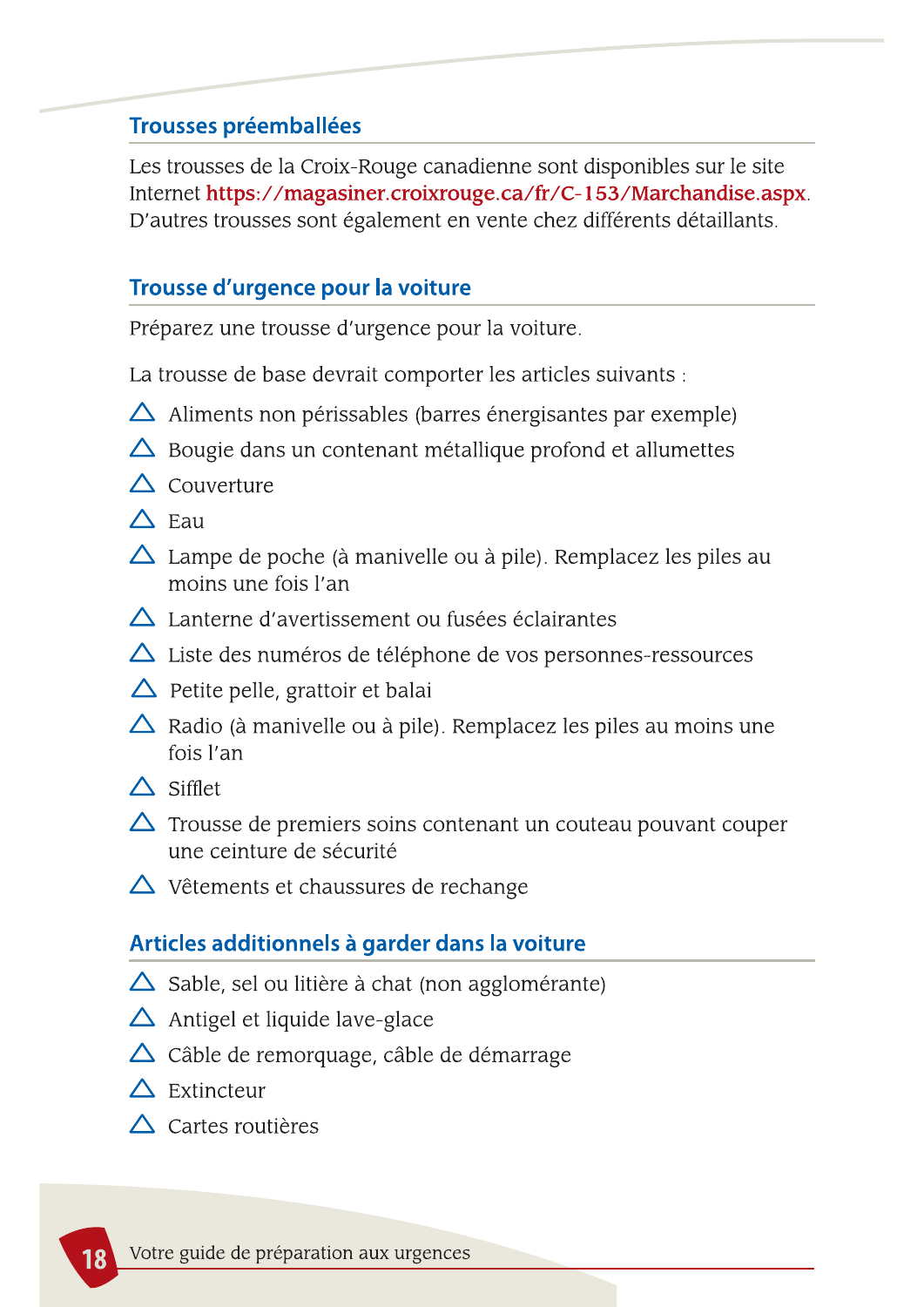

- $\triangle$  Eau prévoir au moins deux litres par jour par personne. Utilisez des petites bouteilles qui seront plus faciles à transporter en cas d'ordre d'évacuation
- $\triangle$  Aliments non périssables comme de la nourriture en conserve, des barres énergétiques et des aliments déshydratés (remplacer l'eau et les aliments une fois par année)
- 4 Ouvre-boîte manuel
- △ Lampe de poche à manivelle ou à piles (et piles de rechange)
- Radio à manivelle ou à piles (et piles de rechange)
- △ Trousse de premiers soins
- $\triangle$  Clés supplémentaires pour la voiture et la maison
- $\sqrt{8}$  Argent comptant en petites coupures comme des billets de 10 \$ et monnaie pour les téléphones publics
- △ Une copie de votre plan d'urgence et de la liste des personnes-ressources S'il y a lieu, d'autres articles particuliers tels que des médicaments obtenus sur ordonnance, de la préparation pour nourrissons et de l'équipement pour les personnes handicapées, ou de la nourriture, de l'eau et des médicaments pour vos animaux de compagnie ou votre animal d'assistance (personnalisez votre trousse en fonction de vos besoins).

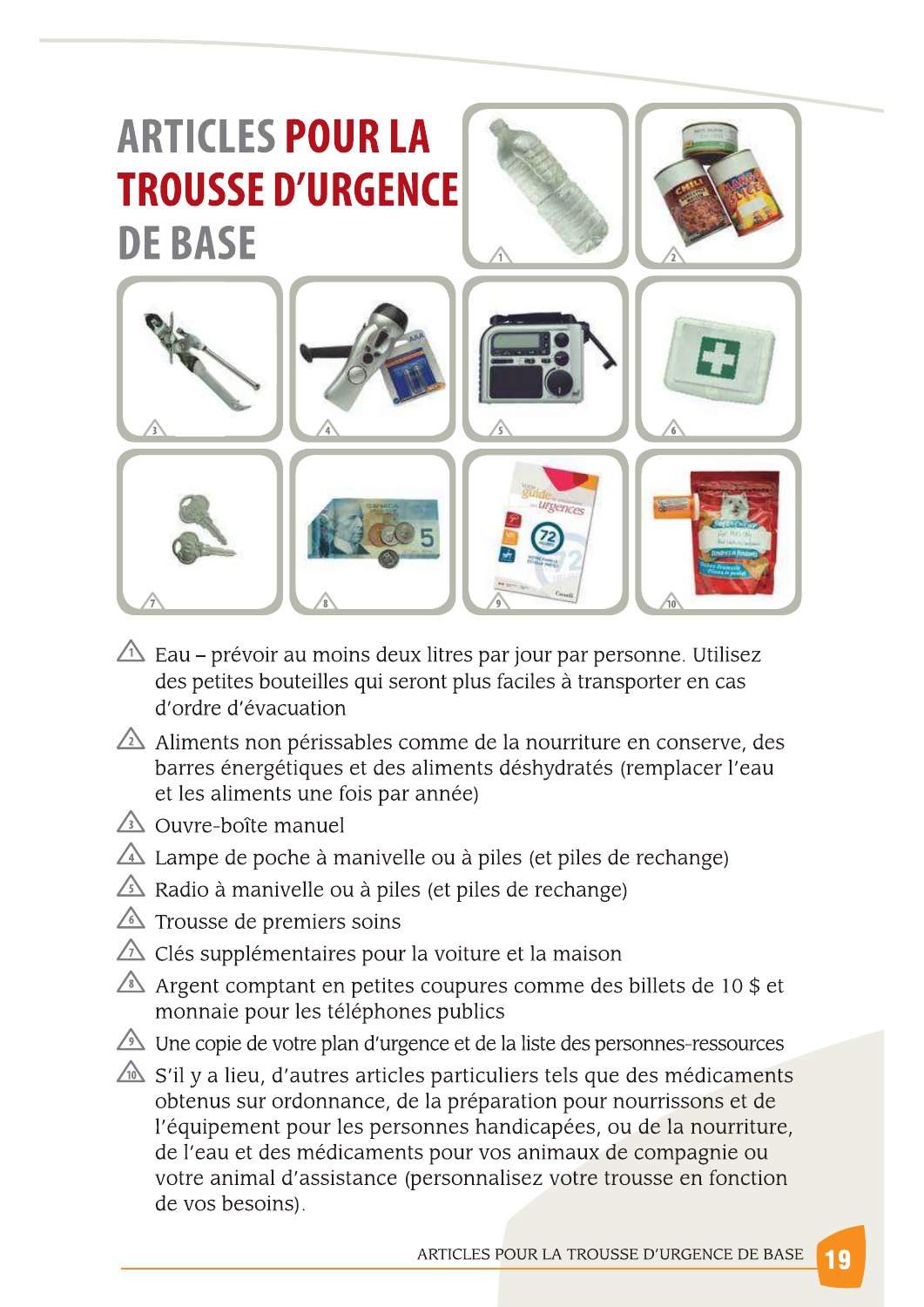# **RESSOURCES**

Pour obtenir de plus amples renseignements sur la préparation aux urgences, visitez le site www.Preparez-vous.ca ou m. Preparez-vous.ca à partir de votre appareil mobile.

Pour commander des exemplaires supplémentaires de la présente publication, veuillez composer le numéro suivant :

1 800 O-Canada (1-800-622-6232)  $ATS: 1-800-926-9105$ 

# Service météorologique d'Environnement Canada

### www.meteo.gc.ca

1-900-565-4455; des frais de  $2,99$  \$ la minute s'appliquent.

Consultez les pages bleues de votre annuaire téléphonique local à la rubrique « Météo » afin de connaître les numéros de téléphone à composer pour obtenir des bulletins et des prévisions météorologiques.

# **Croix-Rouge canadienne**

www.croixrouge.ca /  $613-740-1900$  ou informez-vous pour obtenir le numéro de téléphone du service de votre municipalité.

# **Ambulance Saint-Jean**

www.asj.ca / 613-236-7461 ou informez-vous pour obtenir le numéro de téléphone du service de votre municipalité. Numéro sans frais : 1-888-840-5646

# **Armée du Salut**

### www.armeedusalut.ca / 416-425-2111 ou informez-vous pour obtenir le numéro de téléphone du service de votre municipalité.

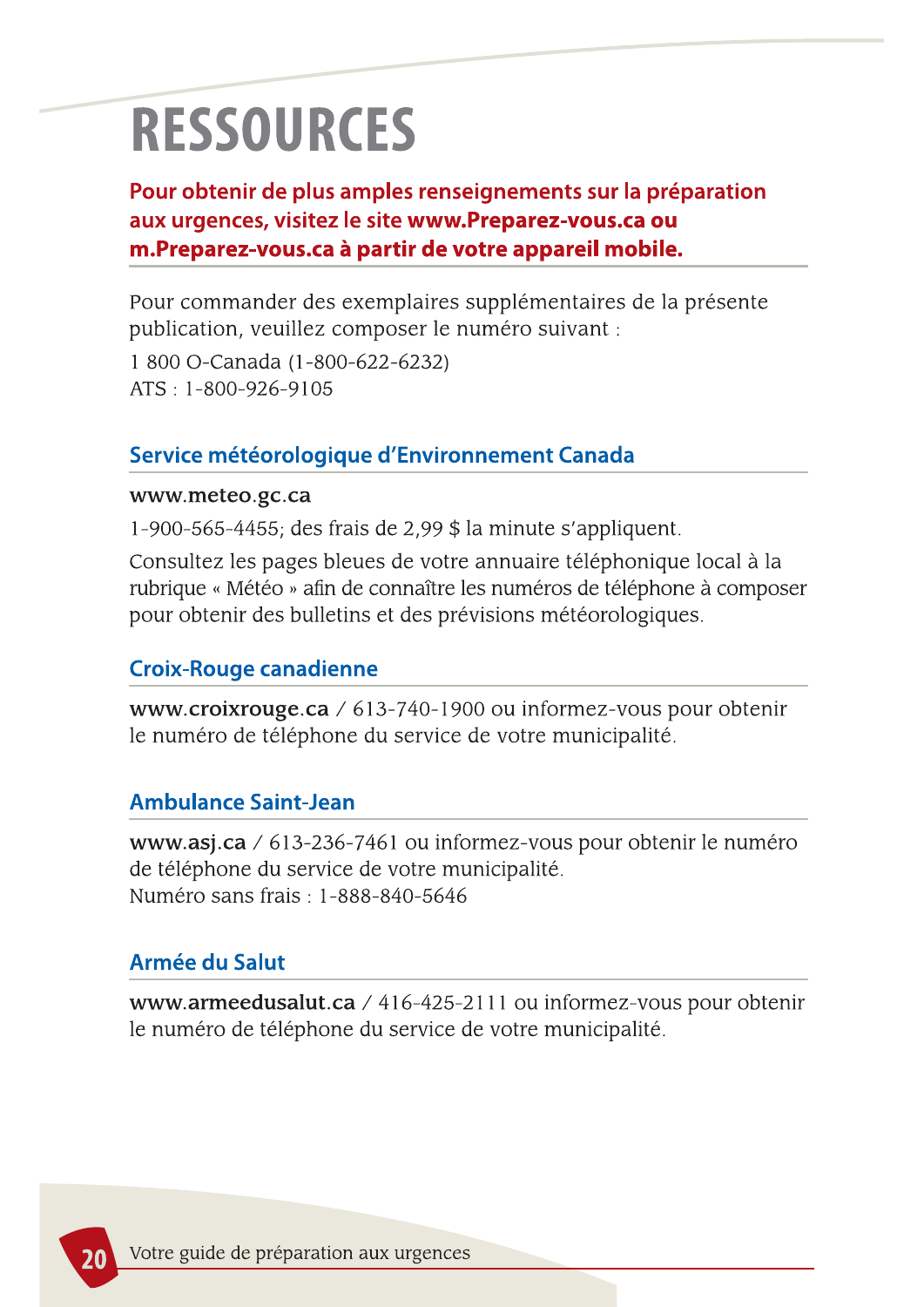# Ressources à l'échelon provincial-territorial

Pour obtenir des renseignements sur la préparation aux urgences à l'échelon régional ou local, communiquez avec votre organisation de gestion des urgences (OGU) :

### **Alberta**

Alberta Emergency Management Agency Téléphone : 780 422-9000 / Sans frais : 310-0000 www.aema.alberta.ca (site en anglais seulement)

# **Colombie-Britannique**

Programme provincial de gestion des urgences de la Colombie-Britannique Téléphone : 250 952-4913 / Numéro d'urgence : 1 800-663-3456 www.pep.bc.ca (site en anglais seulement)

# Île-du-Prince-Édouard

Organisation des mesures d'urgence de l'Île-du-Prince-Édouard Téléphone : 902 894-0585 / Après les heures de bureau : 902 892-9365 Sans frais: 1 877-894-0585 www.peipublicsafety.ca (site en anglais seulement)

### **Manitoba**

Organisation des mesures d'urgence du Manitoba Téléphone : 204 945-4772 / Sans frais : 1 888-267-8298 www.manitobaemo.ca (site en anglais seulement)

### **Nouveau-Brunswick**

Organisation des mesures d'urgence du Nouveau-Brunswick Téléphone : 506 453-2133 / Sans frais (24/7) : 1 800-561-4034 www.gnb.ca/cnb/emo-omu

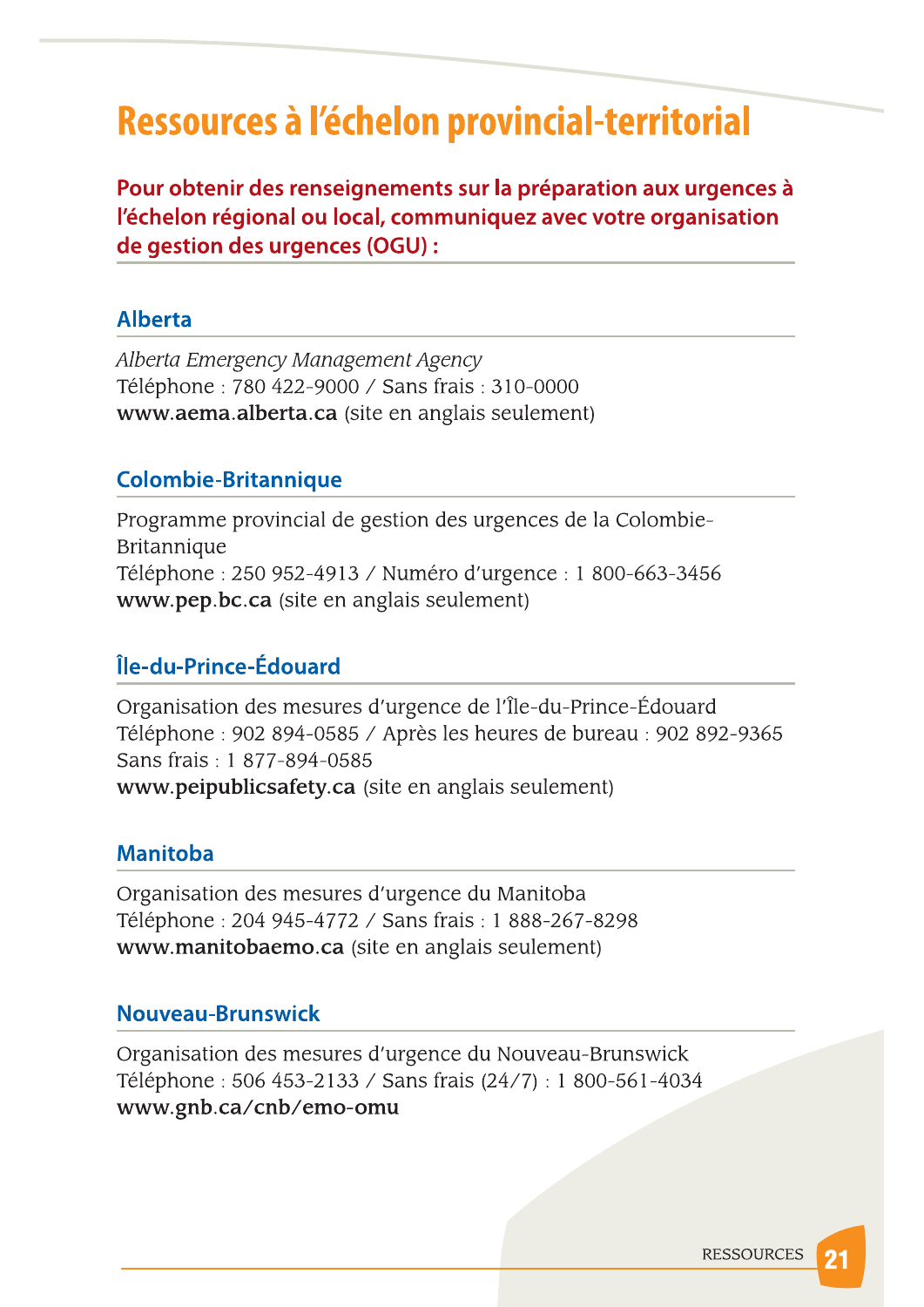# Nouvelle-Écosse

Bureau de gestion des urgences de la Nouvelle-Écosse Téléphone (24h) : 1 866-424-5620 (sans frais) www.gov.ns.ca/emo (site en anglais seulement)

### **Nunavut**

Nunavut Emergency Management Téléphone : 867 975-5403 / Numéro d'urgence à composer en tout temps: 1 800 693-1666 http://cgs.gov.nu.ca/en/nunavut-emergency-management (site en anglais seulement)

# **Ontario**

Gestion des situations d'urgence Ontario Téléphone : 416 314-3723 / Sans-frais : 1 877-314-3723 www.ontario.ca/gdu

## Québec

Ministère de la Sécurité publique - Québec Téléphone : Sans frais : 1 866-644-6826 Information générale (Services Québec) : 1 877-644-4545 www.securitepublique.gouv.qc.ca

### **Saskatchewan**

Saskatchewan Emergency Management Organization Téléphone : 306 787-9563 www.cps.gov.sk.ca/SaskEMO (site en anglais seulement)

### **Terre-Neuve-et-Labrador**

Newfoundland and Labrador Fire and Emergency Services Téléphone : 709 729-3703 www.gov.nl.ca/fes (site en anglais seulement)

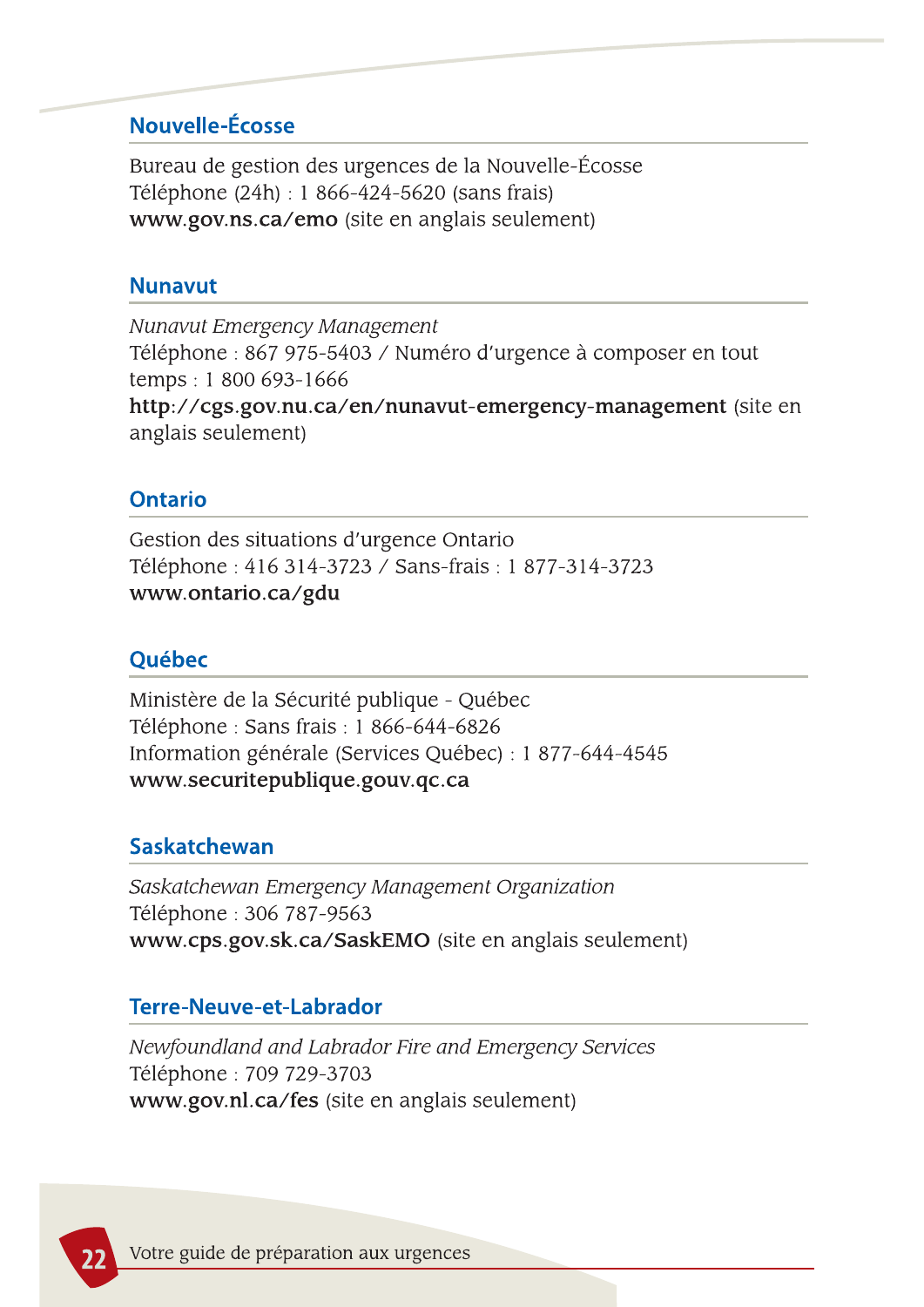# **Territoires du Nord-Ouest**

Northwest Territories Emergency Management Office Numéro d'urgence : 867 920-2303 www.maca.gov.nt.ca/emergency\_management/index.htm (site en anglais seulement)

# Yukon

Yukon Emergency Measures Organization Téléphone : 867 667-5220 / Sans frais : 1 800-661-0408 www.community.gov.yk.ca/emo/index.html (site en anglais seulement)